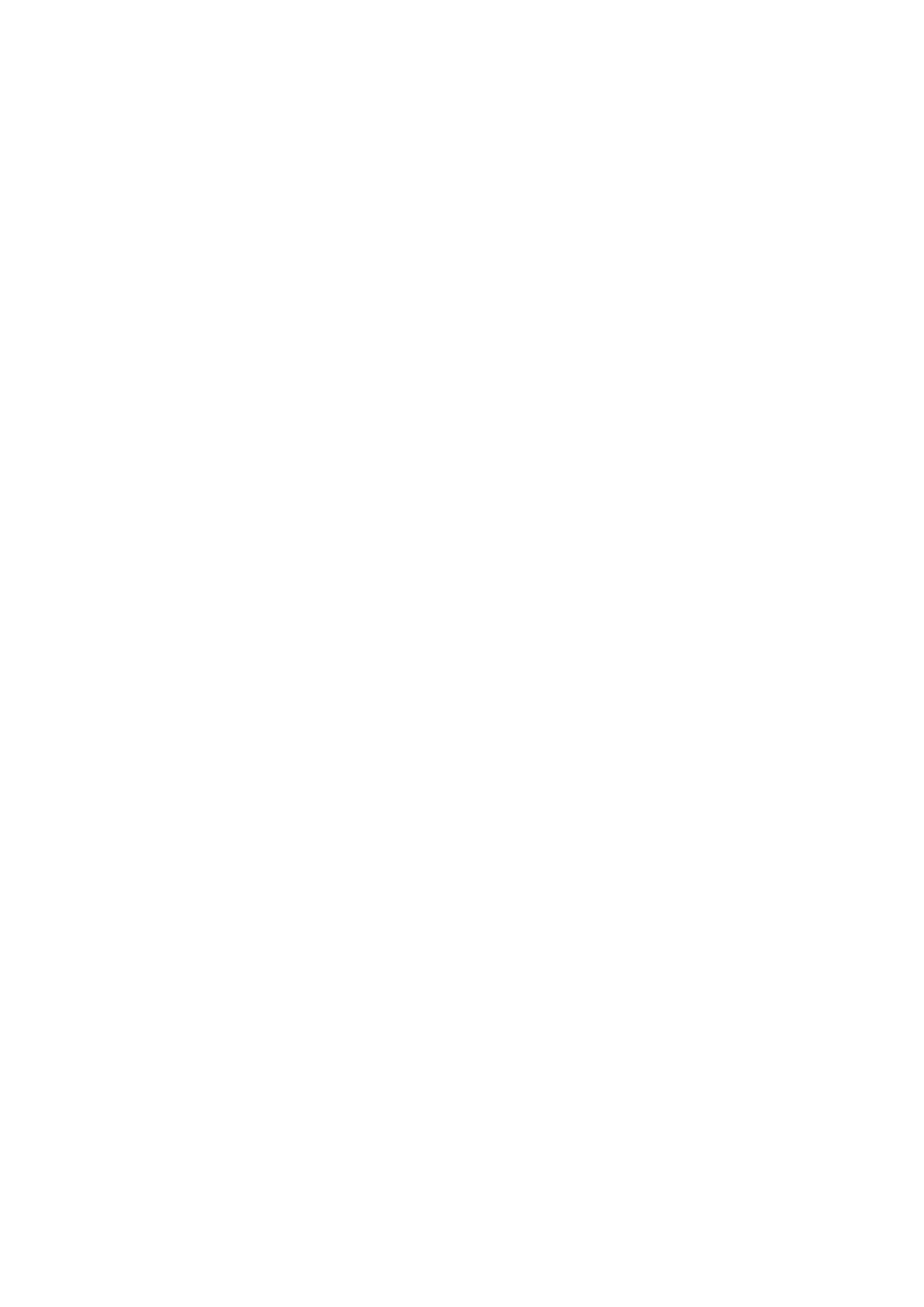# $\equiv$  steer davies gleave

# Black Country Rapid Transit Study

Final Report October 2015 Black Country Rapid Transit Network Review Officer Group

Our ref: 22802901 Client ref:

Steer Davies Gleave 28-32 Upper Ground London SE1 9PD

+44 20 7910 5000 www.steerdaviesgleave.com

Prepared by: Prepared for:

Black Country Rapid Transit Network Review Officer Group

Steer Davies Gleave has prepared this material for Black Country Rapid Transit Network Review Officer Group. This material may only be used within the context and scope for which Steer Davies Gleave has prepared it and may not be relied upon in part or whole by any third party or be used for any other purpose. Any person choosing to use any part of this material without the express and written permission of Steer Davies Gleave shall be deemed to confirm their agreement to indemnify Steer Davies Gleave for all loss or damage resulting therefrom. Steer Davies Gleave has prepared this material using professional practices and procedures using information available to it at the time and as such any new information could alter the validity of the results and conclusions made.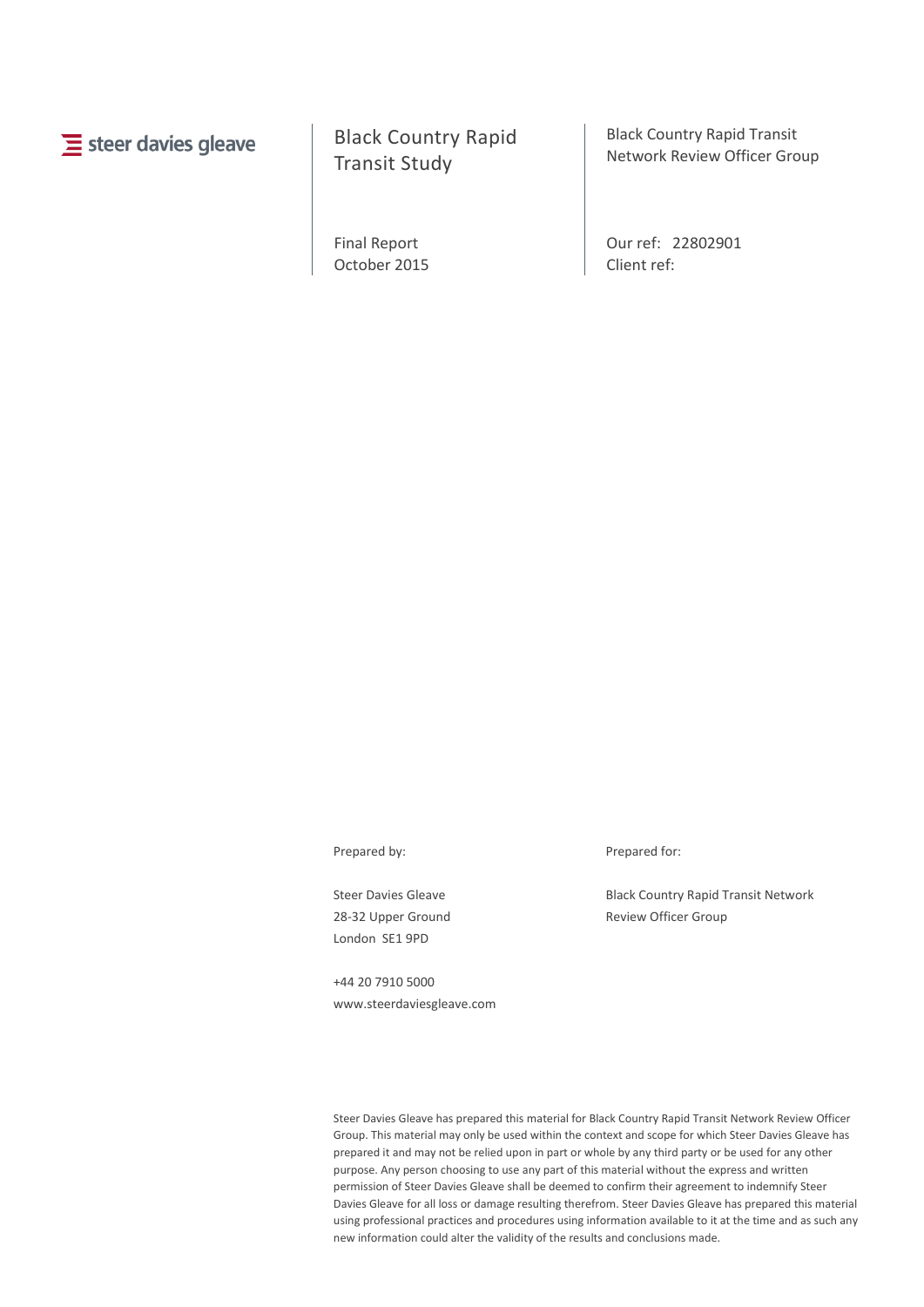# **Contents**

| $\mathbf{1}$   |                                                                                     |
|----------------|-------------------------------------------------------------------------------------|
|                |                                                                                     |
|                |                                                                                     |
| $\overline{2}$ |                                                                                     |
|                |                                                                                     |
|                |                                                                                     |
| 3              |                                                                                     |
|                |                                                                                     |
|                |                                                                                     |
|                |                                                                                     |
|                |                                                                                     |
| 4              |                                                                                     |
|                |                                                                                     |
|                |                                                                                     |
|                |                                                                                     |
|                |                                                                                     |
|                |                                                                                     |
| 5              |                                                                                     |
|                |                                                                                     |
|                | Providing improved links to Birmingham City Centre from other Strategic Centres  14 |
|                |                                                                                     |
|                |                                                                                     |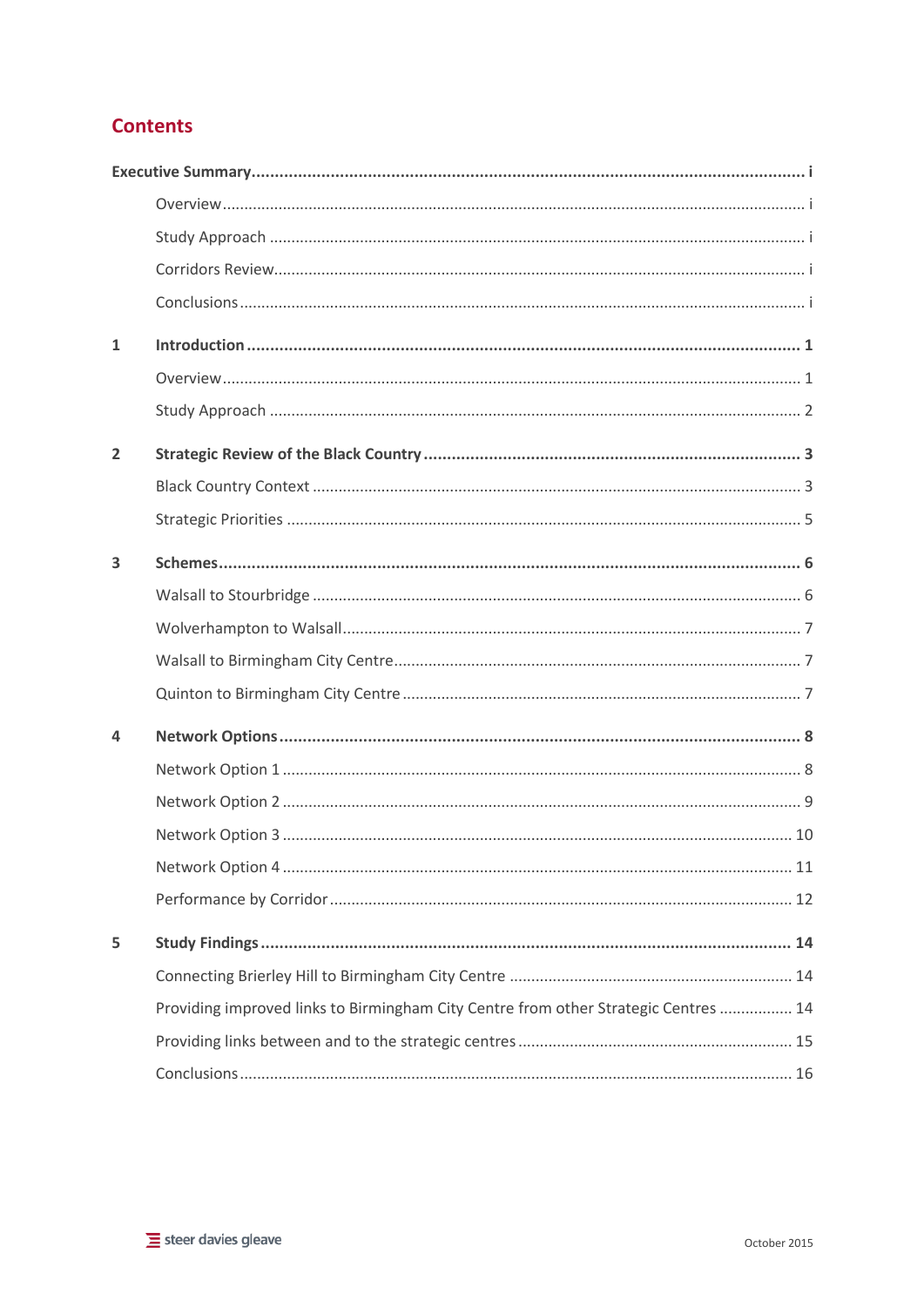# **Figures**

# **Tables**

| Table 1: Strategic Centres to Birmingham City Centre: Rail and Rapid Transit Connections  4 |  |
|---------------------------------------------------------------------------------------------|--|
|                                                                                             |  |
|                                                                                             |  |
|                                                                                             |  |
|                                                                                             |  |
|                                                                                             |  |
|                                                                                             |  |
|                                                                                             |  |
|                                                                                             |  |
|                                                                                             |  |
|                                                                                             |  |
| Table 12: Incremental Demand Results - Wednesbury to Brierley Hill/Stourbridge 13           |  |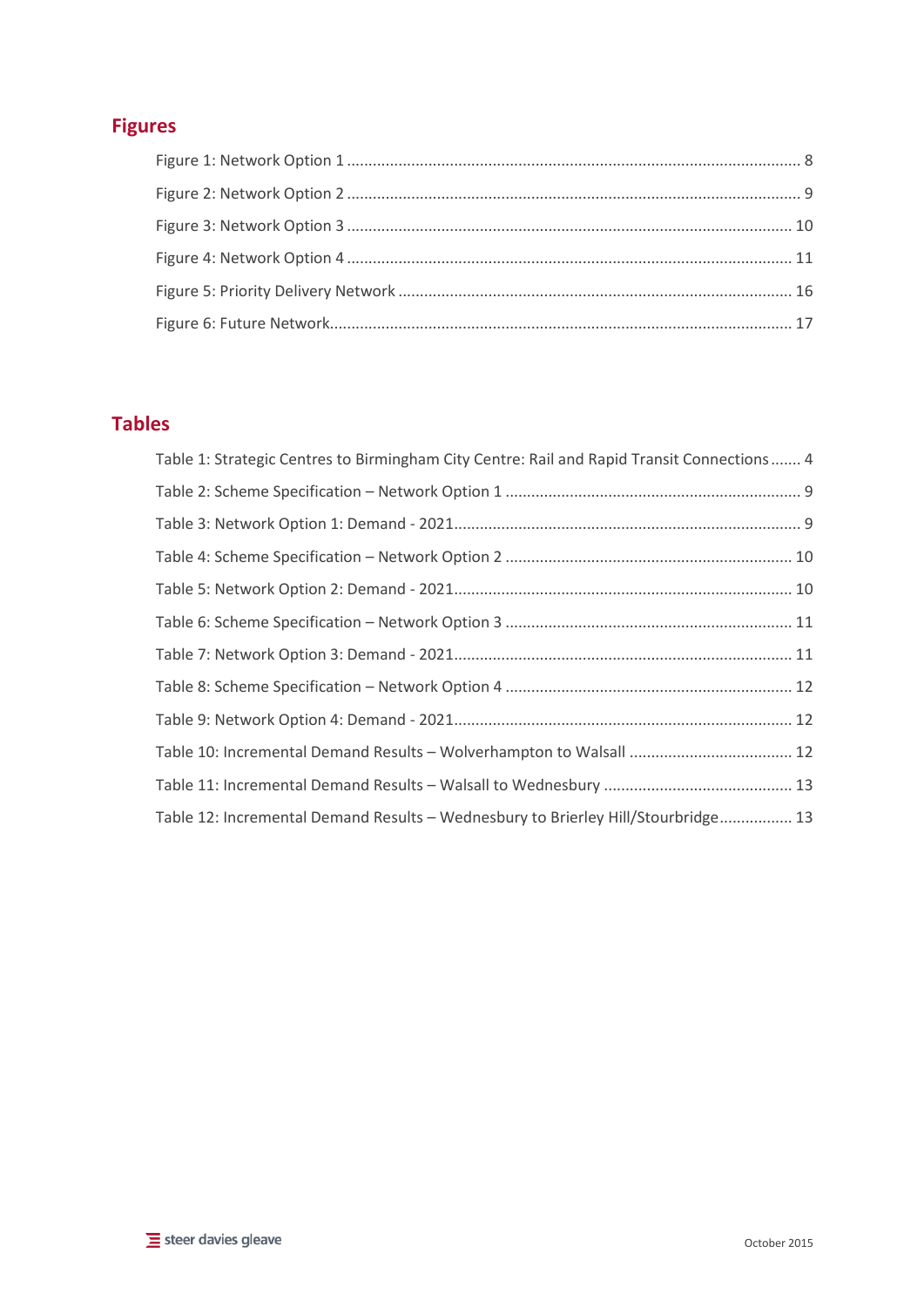# <span id="page-5-0"></span>**Executive Summary**

## <span id="page-5-1"></span>**Overview**

- 1. The Black Country Joint Core Strategy (BCJCS) has the aim of developing the case for a rapid transit network connecting the Black Country Strategic Centres of Walsall, Wolverhampton, West Bromwich and Brierley Hill to each other and to/from Birmingham city centre. This network can be comprised of any combination of light rail, bus rapid transit, tram-train or heavy rail.
- 2. The Black Country Rapid Transit Study reviewed the various rapid transit studies undertaken to date and has identified those schemes that best meet current objectives for the region. Four rapid transit networks were developed from these schemes providing connectivity in the corridors between economic and population centres in the Black Country and to Birmingham City Centre. An assessment of demand and benefits of each package was carried in order to establish the rapid transit transport priorities for the region.

## <span id="page-5-2"></span>**Study Approach**

- 3. The study is divided into five stages:
	- Corridors Review: Review of the economic, social, development and transport context of the Black Country
	- Schemes Review: A literature review of all rapid transit schemes developed in the Black Country over the last decade
	- Sift: A comparative assessment of the performance of these schemes undertaken against sift criteria and consequent shortlisting of schemes.
	- Network Scenario Development: Development of a series of network scenarios for assessment.
	- Option Assessment: Assessment of network scenarios in terms of demand and benefits.

## <span id="page-5-3"></span>**Corridors Review**

- 4. From the corridors review we developed a set of strategic transport objectives:
	- Connecting Brierley Hill to Birmingham City Centre
	- Improving other Strategic Centre connections to Birmingham City Centre
	- New/improved connections between Strategic Centres:
		- Wolverhampton to Walsall
		- Walsall to Wednesbury and Brierley Hill

## <span id="page-5-4"></span>**Conclusions**

5. A set of priority schemes and future aspirations have emerged from the analysis carried out.

## *Priority schemes*

- Wednesbury to Brierley Hill Extension from Midland Metro Line 1.
- Walsall to Birmingham City Centre (A34) Sprint scheme.
- Heavy rail link between Walsall and Wolverhampton.

## *Future aspirations*

- Walsall to Stourbridge tram-train/Very Light Rapid Transit (VLRT).
- Walsall to Wolverhampton tram-train via New Cross Hospital.
- Sprint services linking areas such as Willenhall and Wednesfield with Walsall and Wolverhampton.
- A Sprint spur from Dudley Centre to Russells Hall Hospital.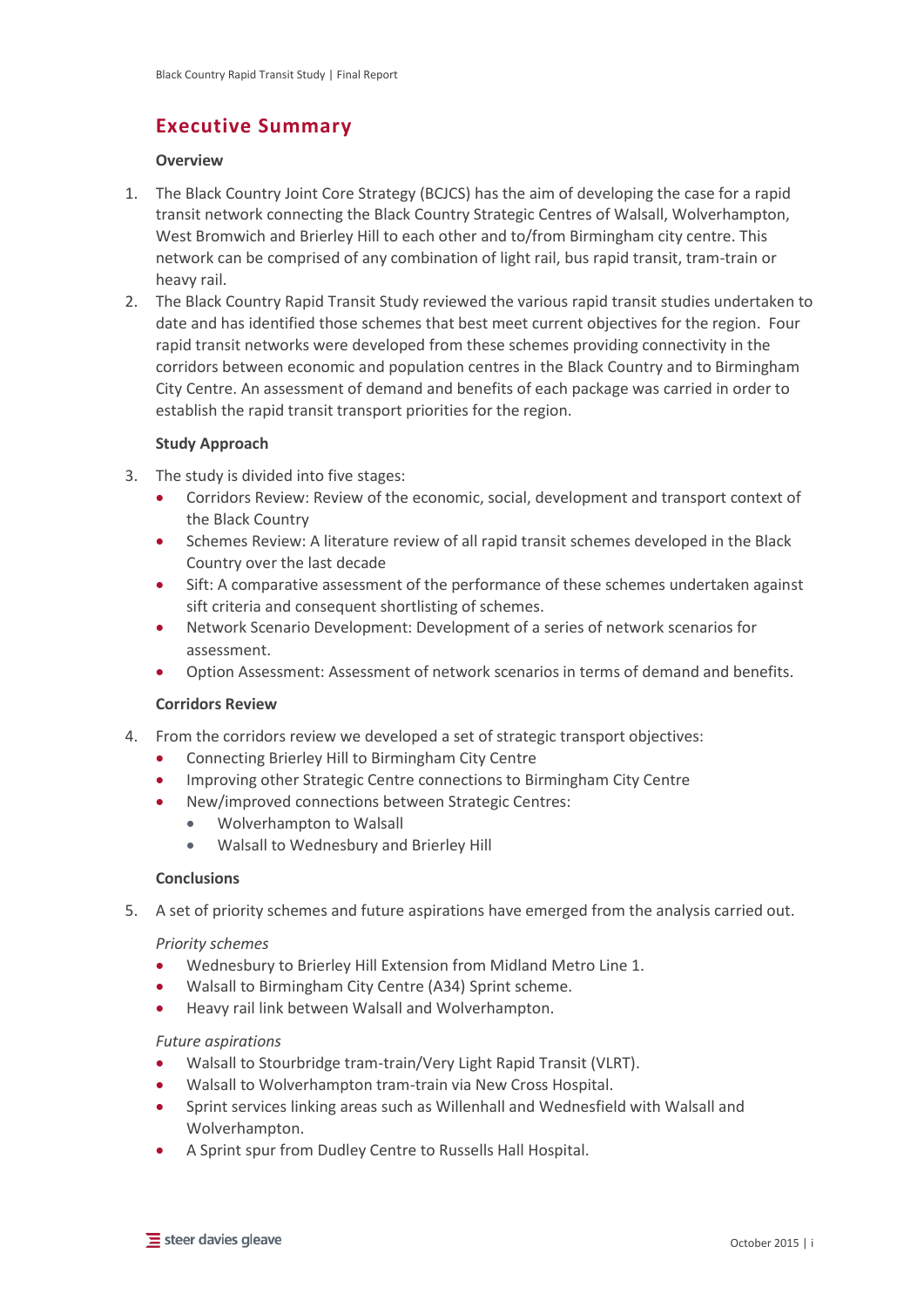# <span id="page-6-0"></span>1 Introduction

## <span id="page-6-1"></span>**Overview**

- 1.1 The Black Country Joint Core Strategy (BCJCS) has the aim of developing the case for a rapid transit network connecting the Black Country Strategic Centres of Walsall, Wolverhampton, West Bromwich and Brierley Hill to each other and to/from Birmingham city centre. This network could be comprised of any combination of light rail, bus rapid transit, tram-train or heavy rail.
- 1.2 Over the years many schemes for the Black Country have been proposed. Some have used existing infrastructure, others require the construction of new infrastructure. For a number of reasons including high capital costs, moderate demand and the need for on street priority it has been difficult to obtain funding for rapid transit in the region despite having a TWA order for the Wednesbury to Brierley Hill corridor.
- 1.3 Nevertheless, the authorities in the region are determined to deliver further rapid transit in the Black Country, providing high quality public transport access to areas not well served at present and connectivity with national transport hubs. Public transport journey times will improve and the provision of a fixed, direct links will reduce uncertainty for business travellers and commuters. For unemployed people living in the Black Country and Birmingham, it will become easier to access jobs, allowing new people to enter the labour market.
- 1.4 The Black Country Rapid Transit Study reviewed the various rapid transit studies undertaken to date and has identified those schemes that best meet current objectives for the region and have the best chance of being funded and delivered. Four rapid transit networks were developed from these schemes providing connectivity in the corridors between economic and population centres in the Black Country and to Birmingham City Centre. An assessment of demand and benefits of each package was carried in order to establish the rapid transit transport priorities for the region.
- 1.5 In this report light rail is referred to as Metro and Bus Rapid Transit (BRT) on highway or segregated alignment is referred to as Sprint. This is to maintain consistency with the way that these modes of transport are branded throughout the West Midlands.
- 1.6 There are also two types of rapid transit referred to in the report which are not yet approved for operation so require some explanation.
- 1.7 Tram-train is a rapid transit mode which is yet to receive the support of Network Rail, but is a long term aspiration for the Black Country. A tram-train network would involve vehicles which could operate both on a light rail network and the national rail network.
- 1.8 Very light rapid transit (VLRT) involves a vehicle which is currently being prototyped by a consortium led by Warwick Manufacturing Group and which is planned to be further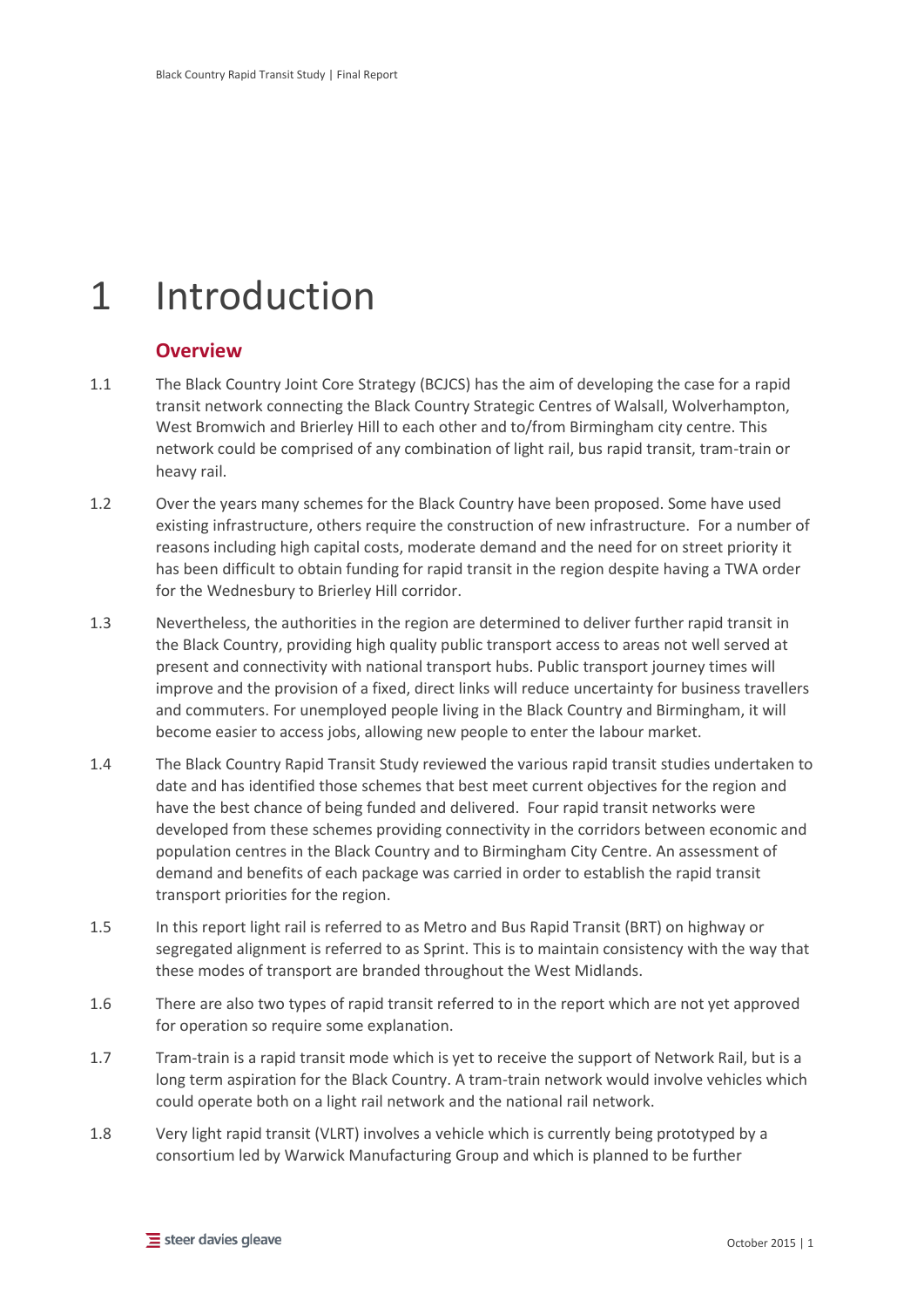developed in a purpose built Innovation Centre in Dudley. Whilst the initial vehicle prototype is very much a rail vehicle, not capable of street running and unable to negotiate curves of less than 50 metres radius, or the steepest gradients that can be achieved by trams, future developments may extend the range of its capabilities to enable a tram-train type of operation. This possibility has been taken into account in the study by assuming a tram like characteristic in terms of benefits with a reduced infrastructure cost.

# <span id="page-7-0"></span>**Study Approach**

- 1.9 The study is divided into five stages:
	- **Corridors Review**: As the development of the Black Country schemes has taken place over a period of many years, the first step was to review the economic, social, development and transport context of the Black Country to confirm the strategic rationale for rapid transit in the area and the corridors considered.
	- **Schemes Review:** A literature review of all rapid transit schemes developed in the Black Country over the last decade including: the 5Ws; Wednesbury to Brierley Hill Metro extension; Walsall Town Centre with Birmingham City Centre via the A34; and Birmingham City Centre to Quinton/Halesowen. This review produced a long list of schemes for consideration.
	- Sift: For each of the identified corridors, a comparative assessment of the performance of each of the long list of schemes was undertaken against the current situation, resulting in a shorter list of schemes that best met the objectives of the region. The sift criteria was developed with the Black Country Rapid Network Review Officer Group and the resulting short list agreed with them.
	- **Network Scenario Development:** The results from the sift were then used to develop a series of network scenarios for assessment. The scenarios have been designed to understand the potential benefits that a network in the Black Country could be expected to deliver and also allows comparison of different schemes on the same corridor.
	- **Option Assessment:** The resulting network scenarios were then assessed to identify the demand and benefits of each.
- 1.10 Two previous reports have been prepared: *Black Country Rapid Transit Study - Corridors Review, July 2015* which sets out the findings from stage one; and *Black Country Rapid Transit Study – Building Network Scenarios* which details the outcome of stages two to four.
- 1.11 This report summarises the findings of the complete study (stages one to five).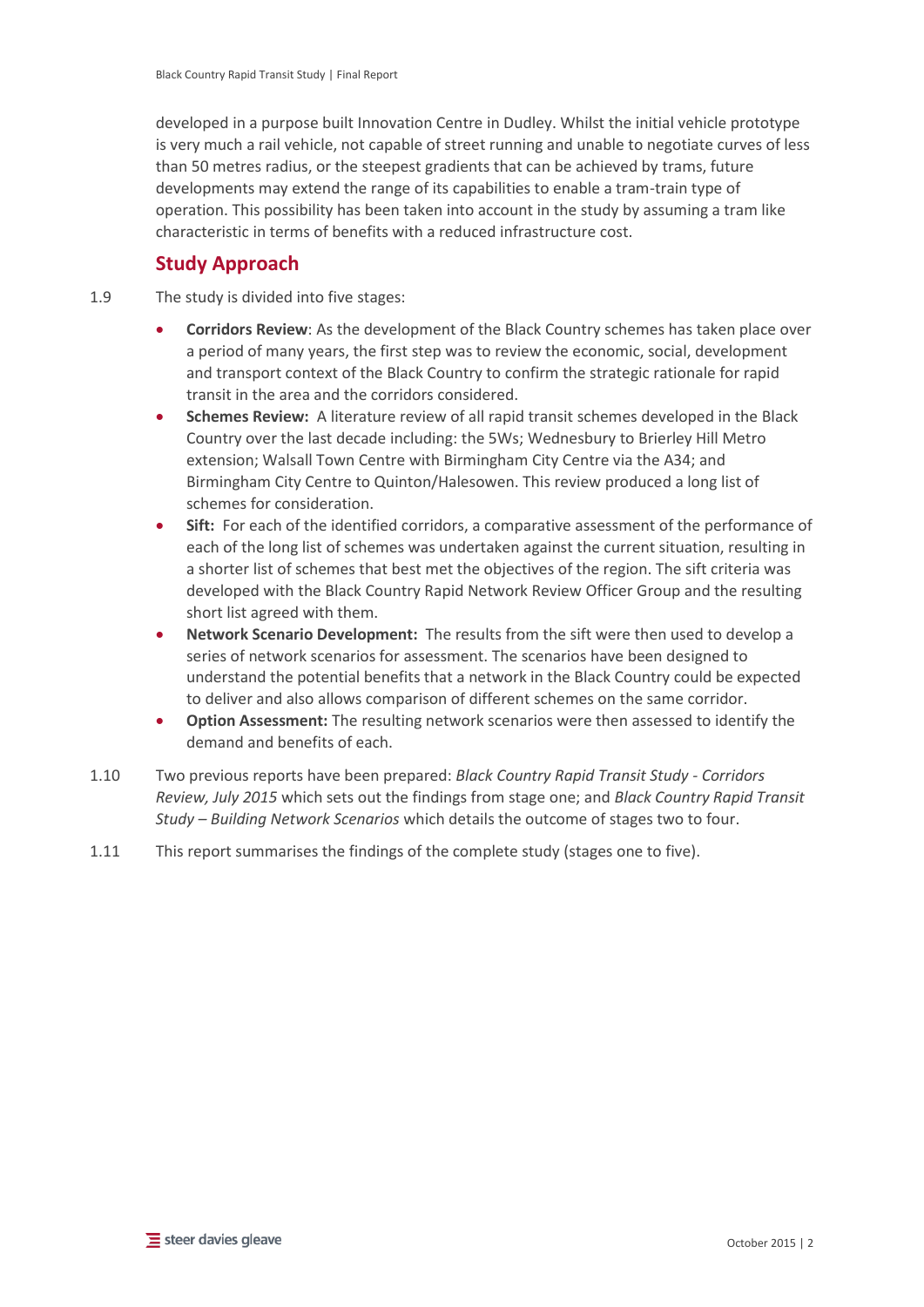# <span id="page-8-0"></span>2 Strategic Review of the Black Country

# <span id="page-8-1"></span>**Black Country Context**

- 2.1 The Black Country is a sub-region (with a coterminous Local Enterprise Partnership) located in the West Midlands. It is situated to the north and west of Birmingham and is comprised of four local authority areas: Dudley, Sandwell, Walsall and the City of Wolverhampton. There are 25 towns and four major strategic centres. It has a population of approximately 1.14m, which is becoming increasingly diverse. In 2011 23% of the residents were of an ethnic minority, compared to 15% in 2001<sup>1</sup>.
- 2.2 During the Industrial Revolution it became one of the most industrialised parts of Britain with coal mines, coking, iron foundries and steel mills dominating the landscape. This heavy industry has now largely gone. Much of the area now suffers from high unemployment and parts of it are amongst the most economically deprived communities in the UK.
- 2.3 The total Gross Value Added (GVA) is £20bn for the Black Country. GVA per head is £6,814 lower than the national average<sup>2</sup>. Low productivity from the Black Country contributes significantly to the West Midlands' output gap. The low productivity of the sub-region must be addressed in order for the Black Country, and the West Midlands, to achieve their aspirations. For the West Midlands region as a whole to achieve its growth and regeneration targets, the Black Country must be viewed as a priority.
- 2.4 The Black Country currently has one enterprise zone split over two sites one in Darlaston and one near junction 2 of the M54. In addition to this there are several new mixed use developments spread across the four metropolitan areas with a particular focus for developers being Wolverhampton and Walsall.
- 2.5 The Black Country is home to several large general hospitals: New Cross Hospital in Wolverhampton, Manor Hospital in Walsall, Russells Hall in Dudley and Sandwell General in Sandwell. Additionally, a new super hospital – the Midland Metropolitan Hospital is planned at Smethwick for 2018/19.
- 2.6 Transport provision in the area is a mix of light rail, heavy rail and local bus. While there are heavy rail and rapid transit links from Birmingham to three out of four strategic centres of the Black Country, there are significant transport gaps between the strategic centres and the strategic centre of Brierley Hill does not have access to high quality transport provision.

 $\overline{a}$ 

<sup>&</sup>lt;sup>1</sup> Black Country Strategic Economic Plan, 2014

<sup>&</sup>lt;sup>2</sup> The Black Country Annual Economic Review, 2015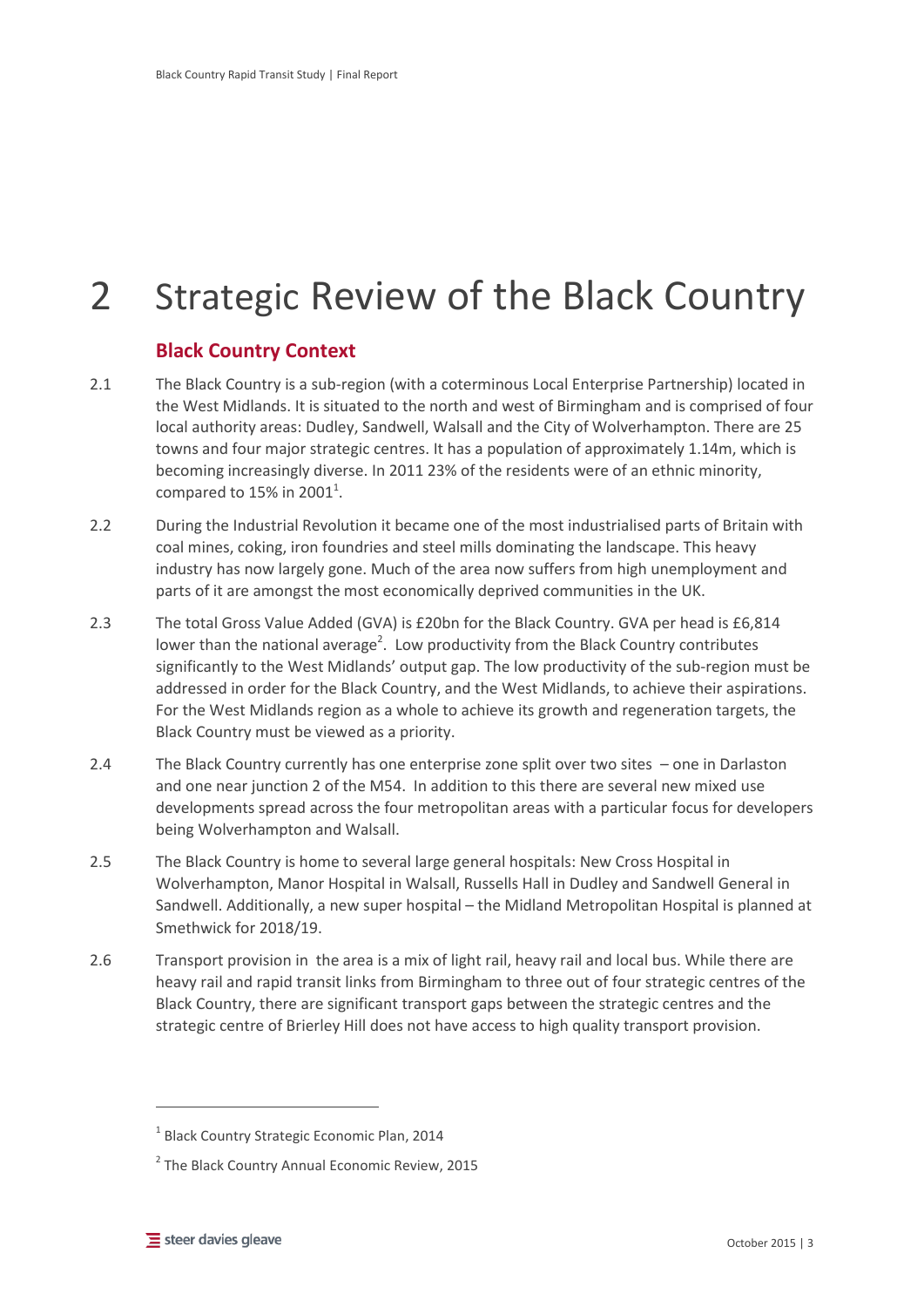- 2.7 Wolverhampton and West Bromwich are already well connected to Birmingham, and to each other by Midland Metro. However, Walsall has a 15 min service and Brierley Hill, no direct service at all. Both Walsall and Brierley Hill also have no rapid transit connection to each other or the rest of the strategic centres.
- 2.8 This review highlights the importance of connecting the labour force of the Black Country to areas of significant employment, specifically Birmingham City Centre and the stations and surrounding development proposed for HS2 Curzon Street and HS2 interchange.

| <b>Strategic Centre</b> | <b>Birmingham Station</b>   | Mode         | Peak tph | Off-Peak tph   | Journey time               |
|-------------------------|-----------------------------|--------------|----------|----------------|----------------------------|
| Walsall                 | <b>New Street</b>           | Rail         | 5        | $\overline{4}$ | 22-28 mins                 |
| Wolverhampton           | New Street                  | Rail         | 12       | 9              | 17-25 mins                 |
|                         | Snow Hill<br>New Street     | <b>Metro</b> | 10       | 7.5            | 35 min<br>$39 \text{ min}$ |
| West Bromwich           | Snow Hill<br>New Street     | Metro        | 10       | 7.5            | 22 min<br>$26$ min         |
| <b>Brierley Hill</b>    | No existing rail connection |              |          |                |                            |

<span id="page-9-0"></span>**Table 1: Strategic Centres to Birmingham City Centre: Rail and Rapid Transit Connections**

- 2.9 In order to meet the strategic goals for new industry and employment in the region, access to higher education to up-skill the population will be needed. As well as access to enterprise zones across the West Midlands Metropolitan Area.
- 2.10 In addition to economic development, the population of the Black Country requires access to services, so connections to the four major hospitals in the Black Country should be considered as well as connections to the retail and leisure facilities in the area.
- 2.11 Providing new, high quality connections to the strategic centres of Wolverhampton, Walsall and Brierley Hill will deliver this access to services. Although not a strategic centre, Dudley is also an important town centre to connect to the wider network due to the employment transport and education services and opportunities it provides.
- 2.12 There have been a number of rapid transit proposals developed in the Black Country over the years. These include:
	- The 5Ws scheme connecting Wolverhampton, Wednesfield, Willenhall, Walsall and Wednesbury via Darlaston
	- A number of proposals for the Wednesbury to Brierley Hill corridor. These would connect Dudley and Brierley Hill to both the national rail network at Dudley Port and to Midland Metro Line 1
	- A route connecting Walsall town centre with Birmingham City Centre via the A34
	- A route connecting Birmingham City Centre with a terminus in the Quinton or Halesowen area
- 2.13 Overall, the review confirms that the corridors identified previously still have strategic significance. Of particular importance is the provision of new or improved connectivity to Birmingham City Centre, between Wolverhampton and Walsall and linking Walsall, Wednesbury, Dudley and Brierley Hill.
- 2.14 Interchange with Midland Metro Line 1 and national rail services will be important to provide fast connections to Birmingham City Centre.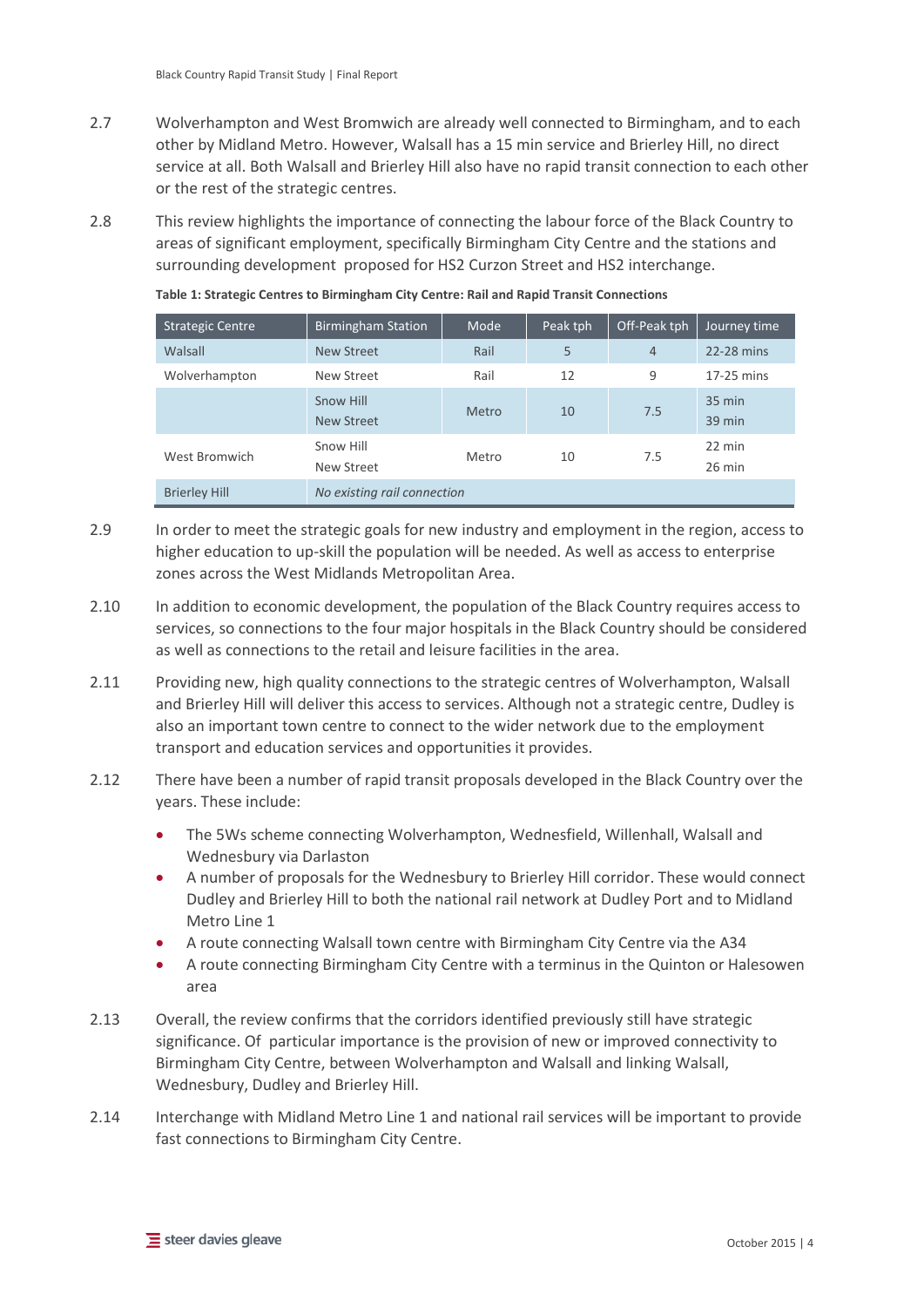# <span id="page-10-0"></span>**Strategic Priorities**

- 2.15 From the review of the strategic case for investment and the above corridors it is apparent that the following are strategic priorities:
	- 1. Connecting Brierley Hill to Birmingham City Centre
	- 2. Improving other Strategic Centre connections to Birmingham City Centre
	- 3. New/improved connections between Strategic Centres:
		- Wolverhampton to Walsall
		- Walsall to Wednesbury and Brierley Hill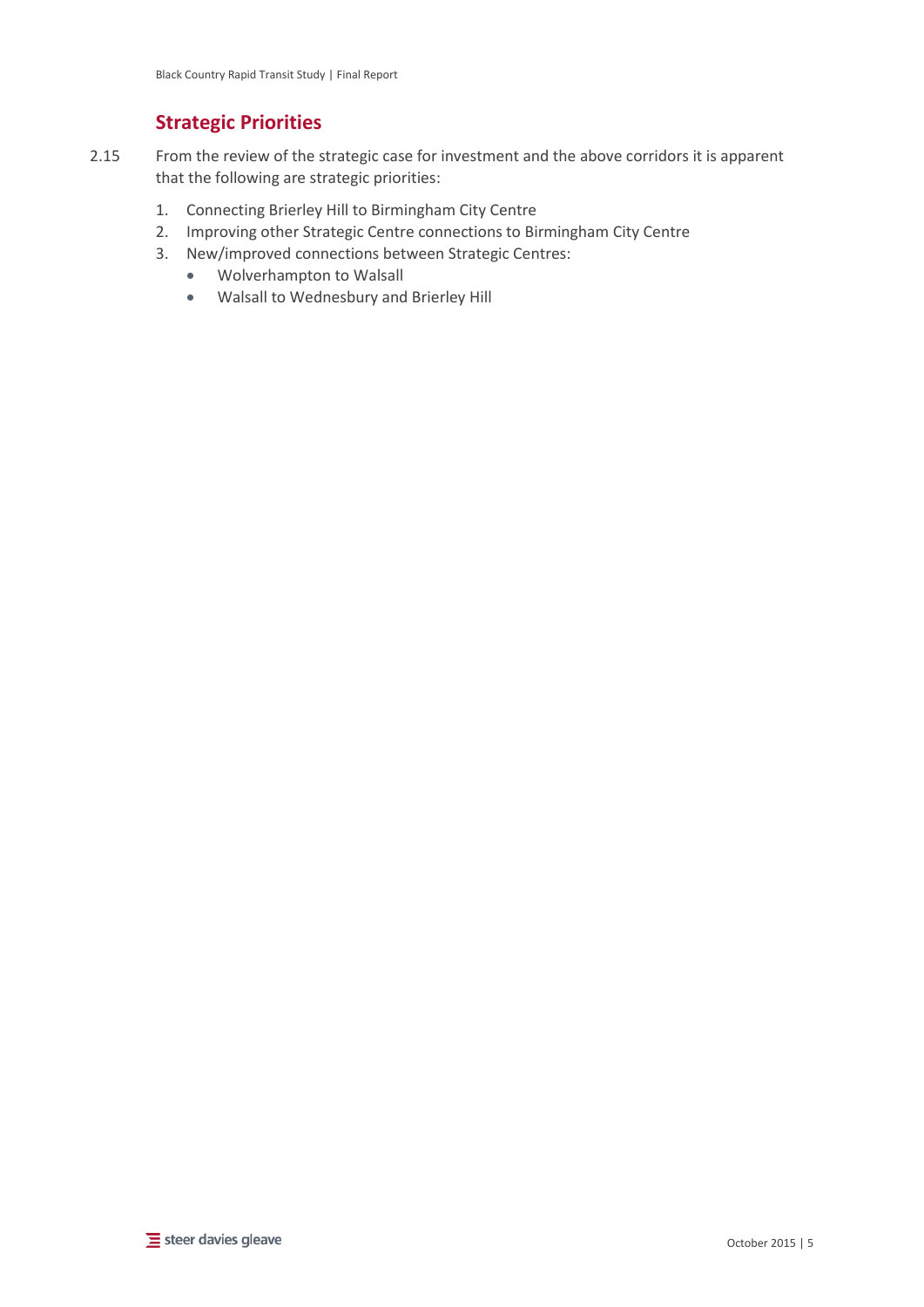# <span id="page-11-0"></span>3 Schemes

- 3.1 A long list of schemes was identified through a review of previous in-scope studies and agreed with the scheme sponsors. In order to determine the comparative performance of each of the identified 'long list' Black Country Rapid Transit schemes against the current situation, the schemes were sifted against a set of criteria.
- 3.2 The sift considered the differences between the schemes in terms of:
	- **Suitability**, of the proposed 'end state' scheme meeting the transport needs of the area
	- **Feasibility**, of implementing and operating the proposed scheme
	- **Deliverability**, of gaining approval and funding for the proposed scheme
- 3.3 The criteria were designed to determine those schemes that could deliver the objectives of the Black Country and were most likely to be delivered and funded. The best performing schemes are outlined below.

## <span id="page-11-1"></span>**Walsall to Stourbridge**

- 3.4 There were 17 schemes identified along this corridor, covering Sprint, Metro, VLRT and heavy rail. The Wednesbury to Brierley Hill via Dudley LRT and VLRT options performed best. This is largely because they:
	- serve three strategic centres: Brierley Hill and Wolverhampton and West Bromwich (via Line 1);
	- connect to Line 1 (either interchange or Line 1 through-running) and National Rail at Dudley Port for Birmingham City Centre and HS2;
	- have a TWA in place on the corridor and the schemes use known technology (LRT only) which reduces deliverability risk.
- 3.5 Comparatively, the Sprint schemes performed worse due to long journey times, the lower public perception and likely highway impacts. However, the on-highway BRT scheme from Wednesbury to Stourbridge provided good connectivity to Line 1 and national rail services.
- 3.6 The heavy rail schemes provide a direct and fast link to key interchanges in the region. However, they were originally designed to operate on the reinstated Walsall to Stourbridge freight line which does not feature in Network Rail's plans for the next five control periods (25 years) as further studies have demonstrated that the scheme is not required to release additional capacity for passenger services. Any heavy rail option would need Network Rail buy-in and cooperation and this adds significant risk to delivery. However, a tram-train scheme making use of the rail corridor between Walsall and Wednesday would be more affordable and allow through running on to Line 1 and any Metro between Wednesbury and Brierley Hill.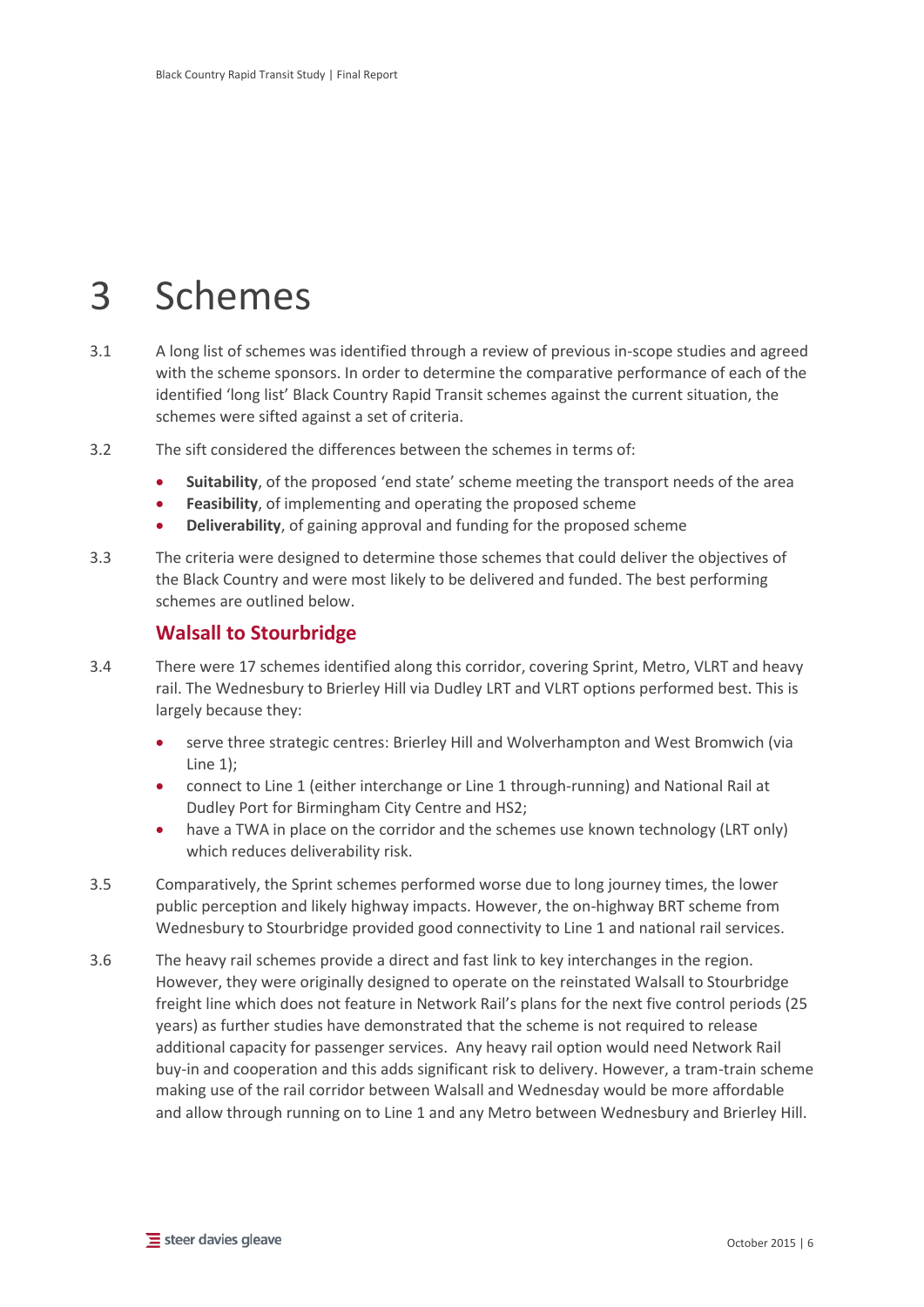- 3.7 Schemes assessed as part of this study:
	- Metro: Wednesbury to Brierley Hill via Dudley
	- Sprint: Wednesbury to Stourbridge via Dudley and Brierley Hill
	- Metro: 5Ws route section between Walsall and Wednesbury
	- BRT: 5Ws route section between Walsall and Wednesbury
	- Tram-train between Walsall and Wednesbury

## <span id="page-12-0"></span>**Wolverhampton to Walsall**

- 3.8 The corridor between Wolverhampton and Walsall has a large variety of schemes, from a point to point heavy rail link providing a connection between the two strategic centres, to schemes serving the communities and hospitals located in the suburbs of Wolverhampton and Walsall. For this reason, a number of different schemes and modes were taken forward to understand how best to serve the corridor.
- 3.9 Schemes assessed as part of this study:
	- Heavy rail: Wolverhampton to Walsall
	- Tram-train: Wolverhampton to Walsall via New Cross Hospital and Darlaston
	- Metro: 5Ws route section
	- BRT: 5Ws route section

# <span id="page-12-1"></span>**Walsall to Birmingham City Centre**

- 3.10 Walsall to Birmingham via the A34 is a corridor linking two areas (Walsall and Birmingham) already well connected by a heavy rail corridor. For this reason, a successful scheme on this corridor will serve local areas well in order to ensure adequate demand on the route.
- 3.11 Two schemes were considered along the A34 corridor, one Metro and one Sprint. The schemes are the same with respect to the areas they serve, the principal differentiator is the mode of travel. BRT and LRT bring their own advantages and disadvantages and these are reflected in several of the criteria scores.
- 3.12 Scheme assessed as part of this study:
	- Sprint: Walsall to Birmingham along the A34 corridor.

# <span id="page-12-2"></span>**Quinton to Birmingham City Centre**

3.13 A Sprint bus rapid transit scheme between Birmingham City Centre and Quinton is funded and will open in 2018 so was not assessed further in this study. In the longer term extensions of the route to Dudley or Russells Hall Hospital will be reviewed.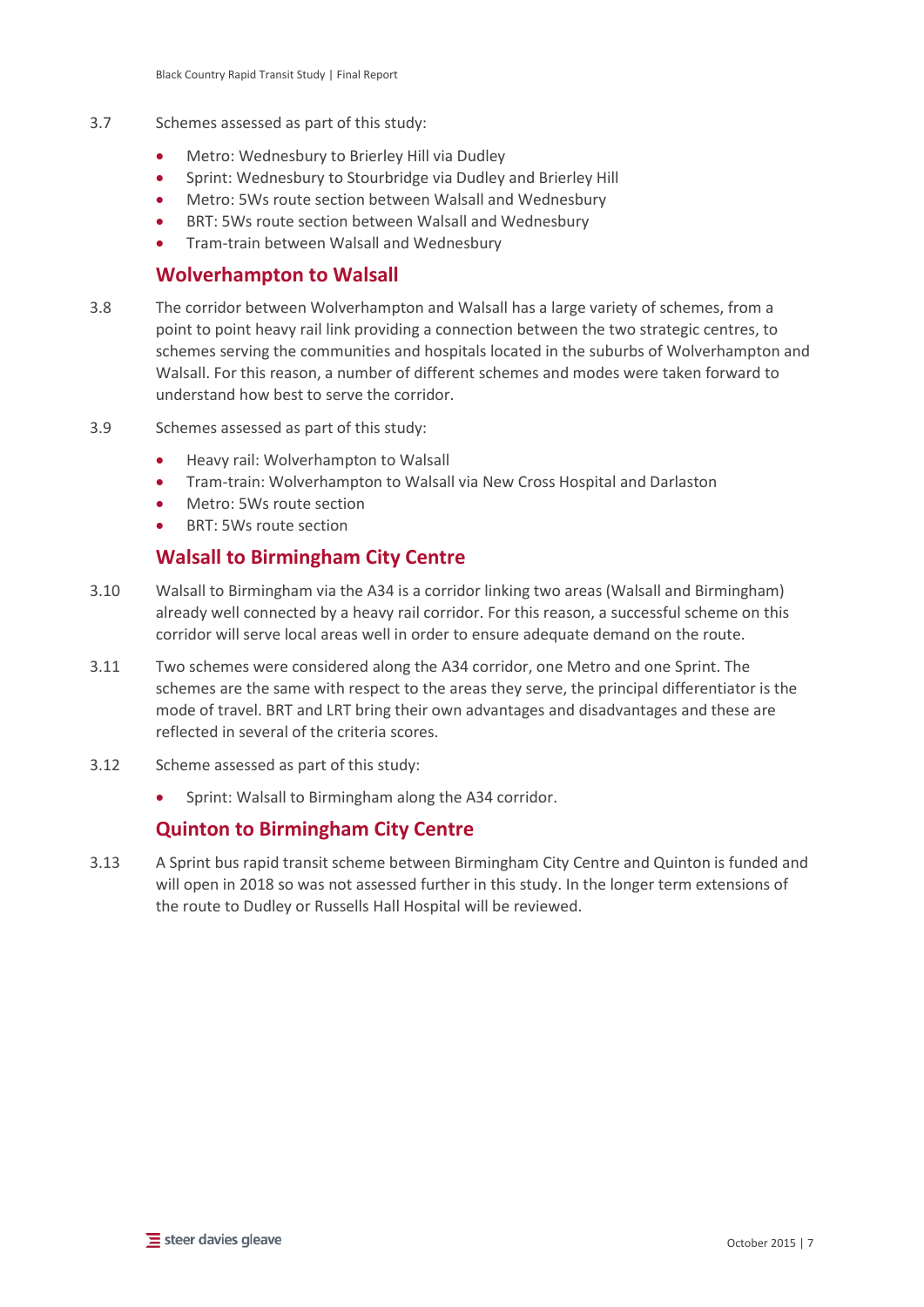# <span id="page-13-0"></span>4 Network Options

4.1 In order to assess the potential benefits that a network in the Black Country could expect to generate, the above schemes were developed into four network options. These options were modelled using PRISM and Centro's Public Transport Model. The Network Options and demand results are presented below. It should be noted that the demand figures have been developed using high-level route and service specifications and would need to be refined and optimised as a priority for further development work. Similarly the costs presented here have been developed to give an indication of the cost scale and should be used for comparison purposes only.

## <span id="page-13-1"></span>**Network Option 1**

4.2 This Network Option aims to test schemes that have a lower deliverability risk and could be realised in the shortest timescales. The schemes use technology that is already in use in the West Midlands strategic transport network, have powers (a TWAO) in place (WBHE) and/or use existing rail corridors. The figure below illustrates this Network Option.



#### <span id="page-13-2"></span>**Figure 1: Network Option 1**

4.3 The tables below present the scheme specification details and demand for Network Option 1.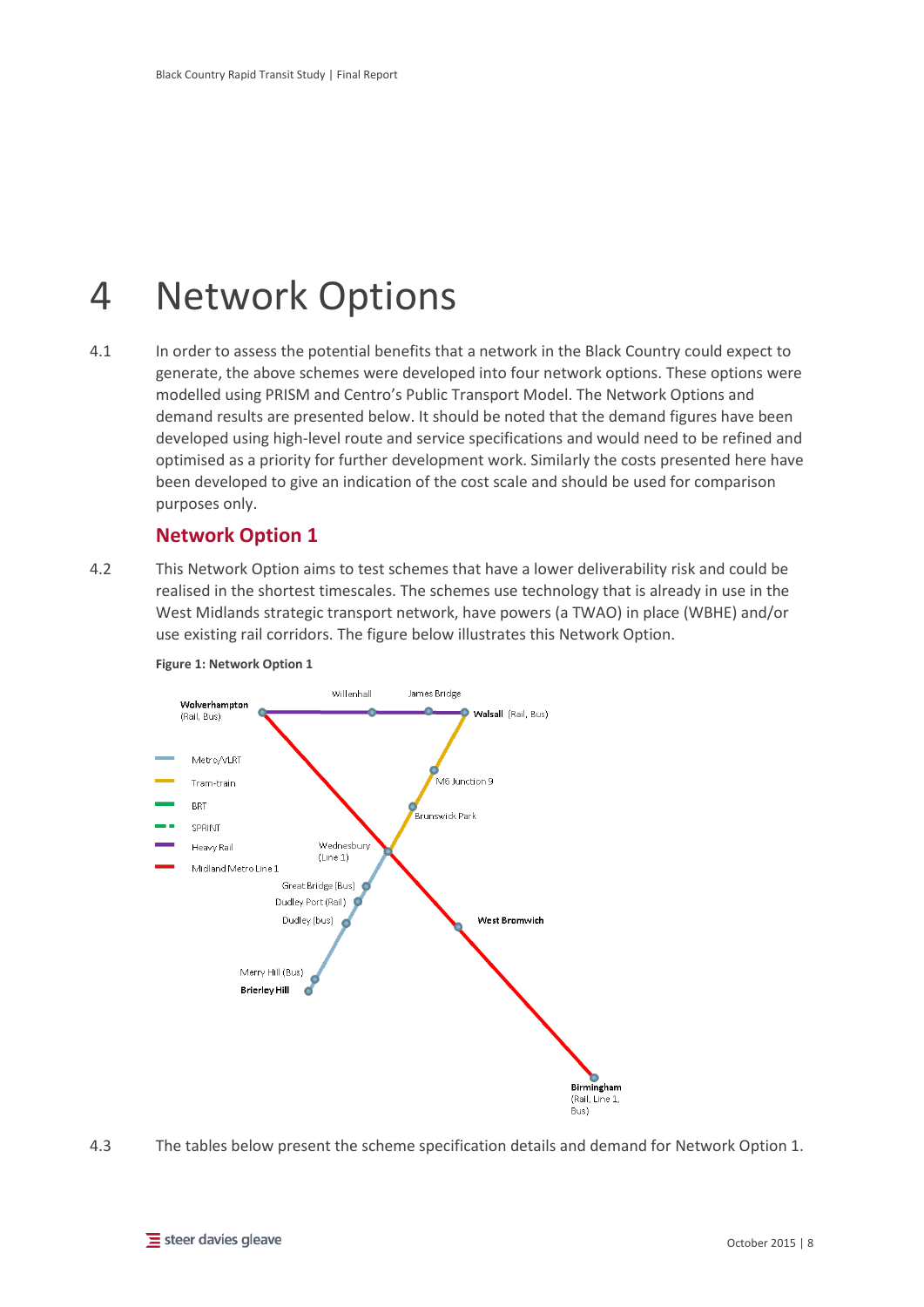#### <span id="page-14-2"></span>**Table 2: Scheme Specification – Network Option 1**

| <b>Network Option 1</b>     | <b>Mode</b> | <b>Distance</b><br>(Km) | <b>Run Time</b>       | <b>Frequency</b> | <b>Outturn Cost</b><br>(£m) |
|-----------------------------|-------------|-------------------------|-----------------------|------------------|-----------------------------|
| Midland Metro Line 1        | Metro       | 23.4                    | 46min 46s             | $10$ tph         | $\overline{\phantom{a}}$    |
| Wolverhampton to Walsall    | Heavy Rail  | 10.5                    | 13min 30s             | 2 tph            | 27.4                        |
| Walsall to Wednesbury       | Tram-Train  | 5.3                     | 10 <sub>min</sub> 56s | 4 tph            | 86                          |
| Wednesbury to Brierley Hill | Metro       | 12.3                    | 18 <sub>min</sub> 55s | 6 tph            | 248                         |

#### <span id="page-14-3"></span>**Table 3: Network Option 1: Demand - 2021**

| <b>Network Option 1</b><br>(2021)            | <b>Annual Demand</b><br>(m) |
|----------------------------------------------|-----------------------------|
| Midland Metro Line 1 incremental demand      | 1.9                         |
| Wolverhampton to Walsall                     | 0.6                         |
| Walsall to Wednesbury                        | 1.0                         |
| Wednesbury to Brierley Hill                  | 3.6                         |
| Total excluding Line 1 incremental patronage | 5.3                         |

# <span id="page-14-0"></span>**Network Option 2**

4.4 This Network Option follows the 5Ws route and connects strategic centres and the strategic centres to Birmingham city centre. It connects smaller district centres with Wolverhampton and Walsall and provides through connections to Line 1 and Brierley Hill. This improvement in local connectivity is traded off against longer journey times and higher costs. The figure below illustrates this Network Option.

#### <span id="page-14-1"></span>**Figure 2: Network Option 2**



4.5 The tables below present the scheme specification details and demand for Network Option 2.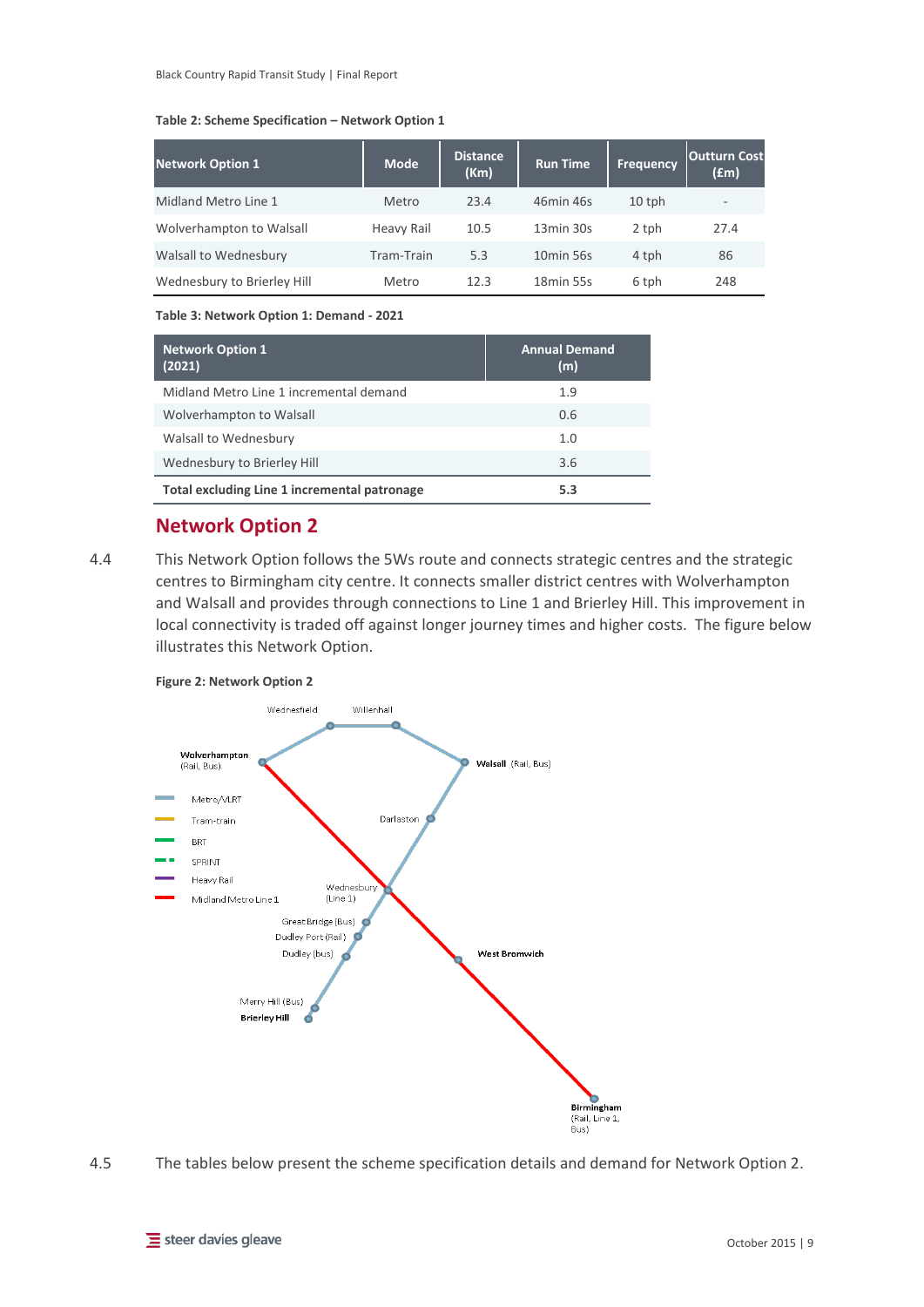#### <span id="page-15-2"></span>**Table 4: Scheme Specification – Network Option 2**

| <b>Network Option 2</b>     | <b>Mode</b> | <b>Distance</b><br>(Km) | <b>Run Time</b>       | <b>Frequency</b> | <b>Outturn</b><br>Cost (£m) |
|-----------------------------|-------------|-------------------------|-----------------------|------------------|-----------------------------|
| Midland Metro Line 1        | Metro       | 23.4                    | 46min 46s             | $10$ tph         | $\overline{\phantom{a}}$    |
| Wolverhampton to Wednesbury | Metro       | 18.9                    | 37min 10s             | 6 tph            | 499                         |
| Wednesbury to Brierley Hill | Metro       | 12.5                    | 18 <sub>min</sub> 55s | 6 tph            | 248                         |

#### <span id="page-15-3"></span>**Table 5: Network Option 2: Demand - 2021**

| <b>Network Option 2</b><br>(2021)            | <b>Annual Demand</b><br>(m) |
|----------------------------------------------|-----------------------------|
| Midland Metro Line 1 incremental demand      | 1.8                         |
| Wolverhampton to Walsall                     | 3.4                         |
| Walsall to Wednesbury                        | 27                          |
| Wednesbury to Brierley Hill                  | 3.6                         |
| Total excluding Line 1 incremental patronage | 9.7                         |

# <span id="page-15-0"></span>**Network Option 3**

4.6 This Network Option follows the 5Ws route and connects strategic centres and the strategic centres to Birmingham city centre. It connects smaller district centres with Wolverhampton and Walsall and provides interchange with Line 1 and link to Brierley Hill. It is the same route as Network Option 2 between Wolverhampton and Wednesbury, but follows an on-highway route between Wednesbury and Stourbridge.

## 4.7 The figure below illustrates this Network Option.



### <span id="page-15-1"></span>**Figure 3: Network Option 3**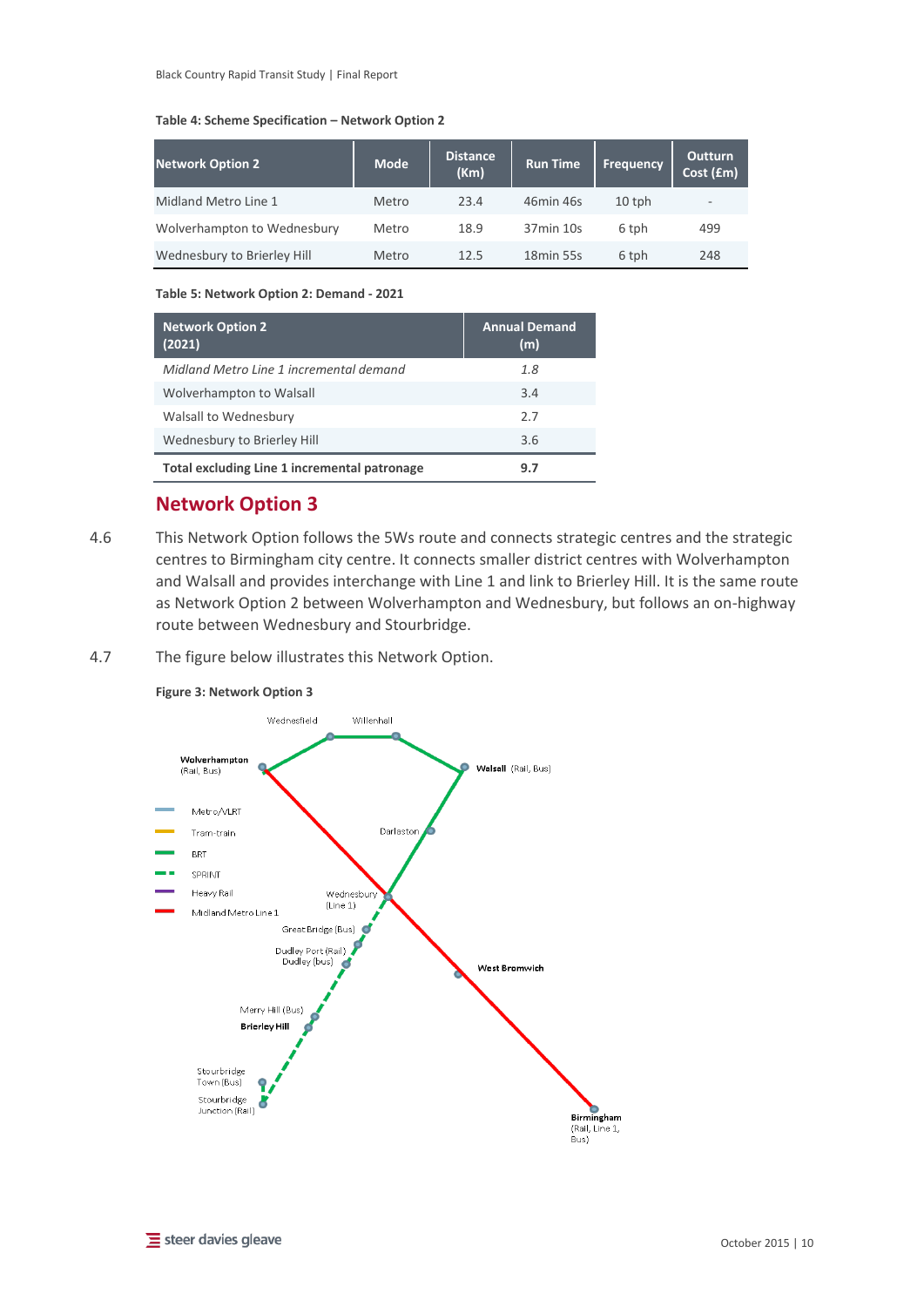## 4.8 The tables below present the scheme specification details and demand for Network Option 3.

#### <span id="page-16-2"></span>**Table 6: Scheme Specification – Network Option 3**

| <b>Network Option 3</b>     | <b>Mode</b>              | Distance<br>(Km) | <b>Run Time</b>      | <b>Frequency</b> | <b>Outturn Cost</b><br>(£m) |
|-----------------------------|--------------------------|------------------|----------------------|------------------|-----------------------------|
| Midland Metro Line 1        | Metro                    | 23.4             | 46min 46s            | $10$ tph         | $\overline{\phantom{a}}$    |
| Wolverhampton to Wednesbury | Segregated<br><b>BRT</b> | 19.1             | 45min 0s             | 6 bph            | 441                         |
| Wednesbury to Stourbridge   | On-highway<br><b>BRT</b> | 17.5             | 51 <sub>min</sub> 0s | 6 bph            | 250                         |

#### <span id="page-16-3"></span>**Table 7: Network Option 3: Demand - 2021**

| <b>Network Option 3</b><br>(2021)            | <b>Annual Demand</b><br>(m) |
|----------------------------------------------|-----------------------------|
| Midland Metro Line 1 incremental demand      | 2.0                         |
| Wolverhampton to Walsall                     | 2.8                         |
| Walsall to Wednesbury                        | 1.6                         |
| Wednesbury to Stourbridge                    | 27                          |
| Total excluding Line 1 incremental patronage | 7.2                         |

## <span id="page-16-0"></span>**Network Option 4**

4.9 This Network Option aims to introduce a mass transit network serving areas with inadequate public transport provision. The hospitals in the suburbs of Wolverhampton and Walsall are served by the tram-train. I54 Enterprise Zone is also served. The figure below illustrates this Network Option.

<span id="page-16-1"></span>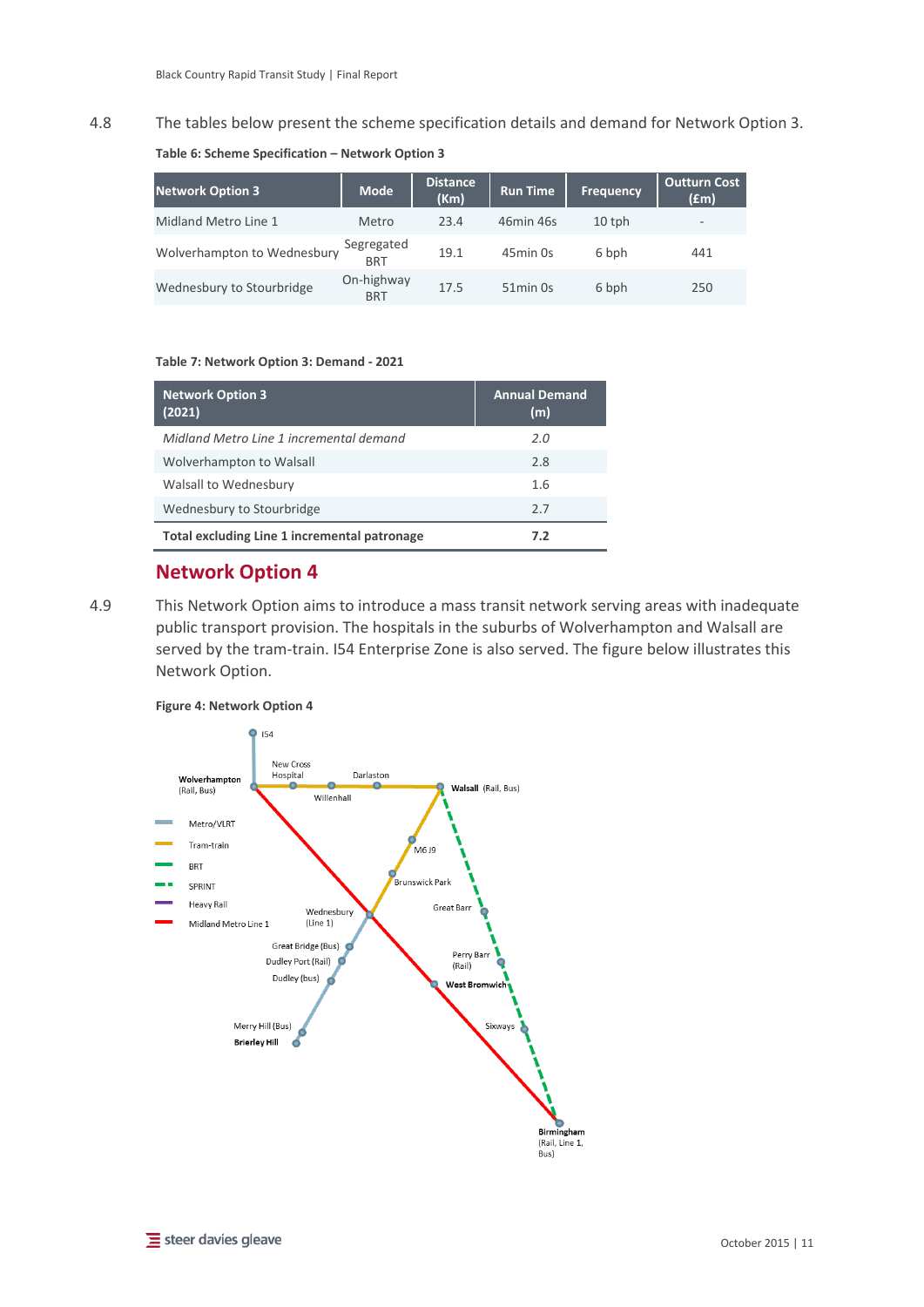## 4.10 The tables below present the scheme specification details and demand for Network Option 4.

<span id="page-17-1"></span>

| <b>Network Option 4</b>     | <b>Mode</b> | Distance<br>(Km) | <b>Run Time</b>       | <b>Frequency</b> | <b>Outturn Cost</b><br>(£m) |
|-----------------------------|-------------|------------------|-----------------------|------------------|-----------------------------|
| Midland Metro Line 1        | Metro       | 23.4             | 46min 46s             | $10$ tph         | $\overline{\phantom{0}}$    |
| Wolverhampton to Walsall    | Tram-Train  | 14.2             | 22min 45s             | 4 tph            | 134                         |
| Walsall to Wednesbury       | Tram-Train  | 5.3              | 10 <sub>min</sub> 56s | 4 tph            | 86                          |
| Wednesbury to Brierley Hill | Metro       | 12.1             | 18 <sub>min</sub> 55s | 6 tph            | 248                         |
| Wolverhampton to i54        | Metro       | 6.3              | 19 <sub>min</sub> 0s  | 6 tph            | 250                         |
| BCC to Walsall (A34)        | Sprint      | 14.0             | 34min 90s             | 6 bph            | 54                          |

<span id="page-17-2"></span>**Table 9: Network Option 4: Demand - 2021**

| <b>Network Option 4</b><br>(2021)            | <b>Annual Demand</b><br>(m) |
|----------------------------------------------|-----------------------------|
| Midland Metro Line 1 incremental demand      | 1.7                         |
| Wolverhampton to Walsall                     | 1.3                         |
| Walsall to Wednesbury                        | 1.1                         |
| Wednesbury to Brierley Hill                  | 3.7                         |
| Wolverhampton to i54                         | 0.2                         |
| Birmingham to Walsall (A34)                  | 2.6                         |
| Total excluding Line 1 incremental patronage | 8.9                         |

# <span id="page-17-0"></span>**Performance by Corridor**

4.11 In order to allow a direct comparison between mode and route within each corridor, the incremental demand for the different analysed rapid transit schemes for the modelled forecast years of 2021 and 2031 are presented by corridor in the tables below.

## **Wolverhampton to Walsall**

<span id="page-17-3"></span>**Table 10: Incremental Demand Results – Wolverhampton to Walsall**

|                          | <b>Wolverhampton to Walsall</b> |                 |                 |                   |
|--------------------------|---------------------------------|-----------------|-----------------|-------------------|
| <b>Annual Demand (m)</b> | Option 1                        | <b>Option 2</b> | <b>Option 3</b> | Option 4          |
|                          | <b>Heavy Rail</b>               | <b>LRT</b>      | <b>BRT</b>      | <b>Tram Train</b> |
| 2021                     | 0.6                             | 3.4             | 2.8             | 1.3               |
| 2031                     | 0.5                             | 3.2             | 2.5             | 1.2               |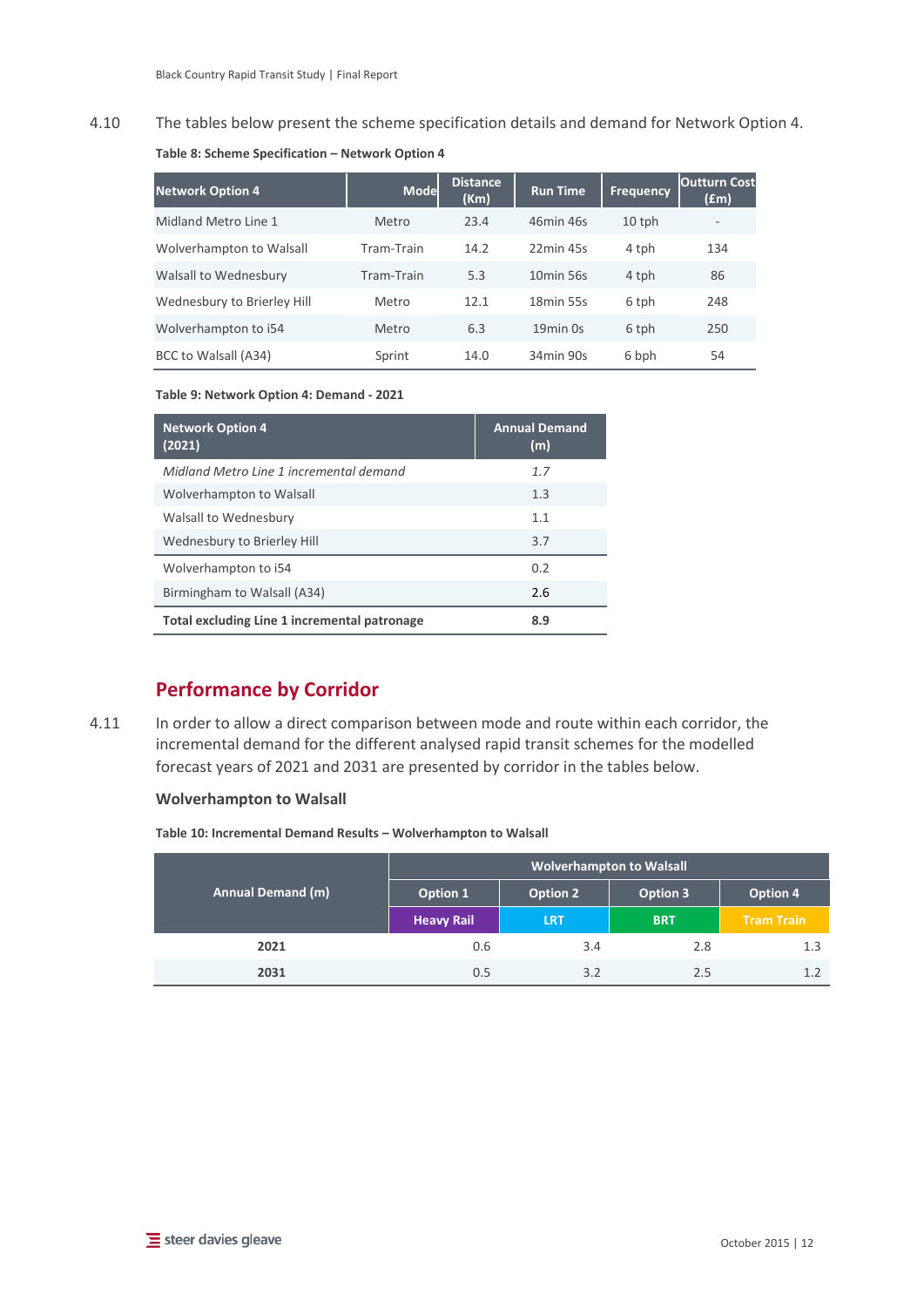## **Walsall to Wednesbury**

#### <span id="page-18-0"></span>**Table 11: Incremental Demand Results – Walsall to Wednesbury**

|                   | <b>Walsall to Wednesbury</b> |            |            |                   |
|-------------------|------------------------------|------------|------------|-------------------|
| Annual Demand (m) | Option 1                     | Option 2   | Option 3   | Option 4          |
|                   | <b>Tram Train</b>            | <b>LRT</b> | <b>BRT</b> | <b>Tram Train</b> |
| 2021              | 1.0                          | 2.7        | 1.6        | 1.1               |
| 2031              | 0.9                          | 2.5        | 1.5        | 1.0               |

## **Wednesbury to Brierley Hill/Stourbridge**

<span id="page-18-1"></span>**Table 12: Incremental Demand Results – Wednesbury to Brierley Hill/Stourbridge**

|                          | <b>Wednesbury to Brierley Hill/Stourbridge</b> |                 |            |            |
|--------------------------|------------------------------------------------|-----------------|------------|------------|
| <b>Annual Demand (m)</b> | Option 1                                       | <b>Option 2</b> | Option 3   | Option 4   |
|                          | <b>LRT</b>                                     | <b>LRT</b>      | <b>BRT</b> | <b>LRT</b> |
| 2021                     | 3.6                                            | 3.6             | 2.7        | 3.7        |
| 2031                     | 3.3                                            | 3.3             | 2.5        | 3.4        |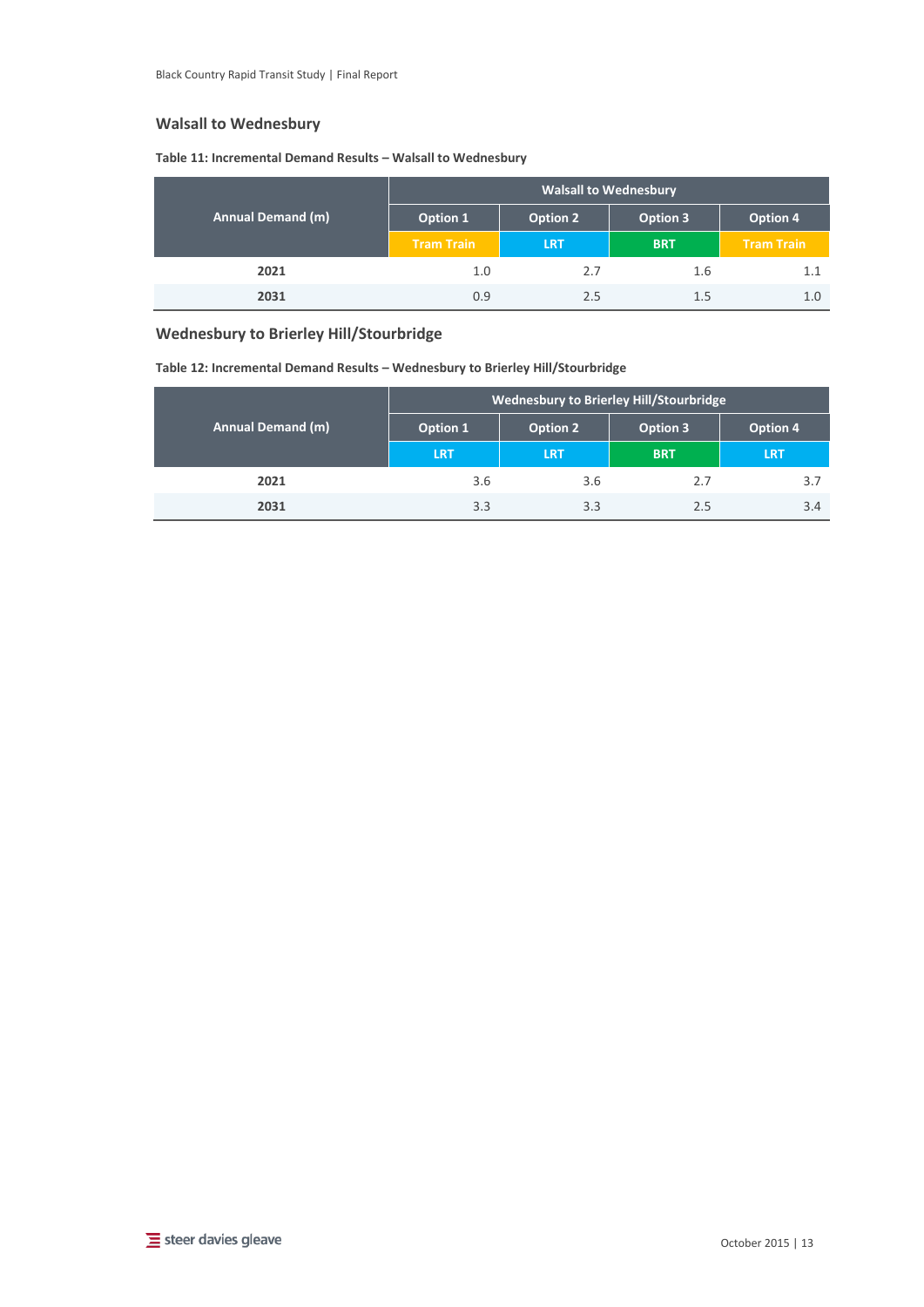# <span id="page-19-0"></span>5 Study Findings

- 5.1 The strategic priorities defined at the start of the study and the performance of each scheme against the sift criteria of suitability, feasibility and deliverability have been combined with the demand results to identify the best performing schemes overall.
- 5.2 The demand levels shown above are lower than would normally be expected to build a strong business case for rapid transit, especially rail based options. Therefore, as schemes are developed, it will be important that high levels of priority are provided, costs are controlled and innovative funding mechanisms are investigated.

# <span id="page-19-1"></span>**Connecting Brierley Hill to Birmingham City Centre**

- 5.3 The Metro scheme between Wednesbury to Brierley Hill via Dudley performs best:
	- Suitability: it would extend the current successful Metro system providing an east-west connection in the Black Country and ensuring the vital fast link into Birmingham. It will also link to the strategic centres of Wolverhampton and West Bromwich (via existing Metro Line 1)
	- Feasibility: The design has been undertaken to a more advanced level of detail than other schemes in the Black Country and it is based on known technology
	- Deliverability: The scheme already has a Transport and Works Act Order. It also generates sufficient demand to give the potential to develop a fundable business case through further optimisation.
- 5.4 The VLRT option would deliver slightly lower demand, but at a lower cost. It could run on much of the Metro infrastructure in this corridor, although not on-street or onto Line 1, but could also run onto rail infrastructure to deliver additional connections. This would require a more detailed study, working with the manufacturers, as the technology is unproven
- 5.5 Sprint will have a significant impact on the highway network in this corridor which is unlikely to be acceptable to highway users and stakeholders. These highway dis-benefits will also impact negatively upon the economic case.

## <span id="page-19-2"></span>**Providing improved links to Birmingham City Centre from other Strategic Centres**

- 5.6 The Walsall to Birmingham City Centre (A34) Sprint scheme provides additional connectivity and performs well:
	- Suitability: Walsall has a regular rail service, but is the second worst connected of the strategic centres. This scheme would provide additional connectivity, and also serve some residential areas currently not served by rail along the corridor.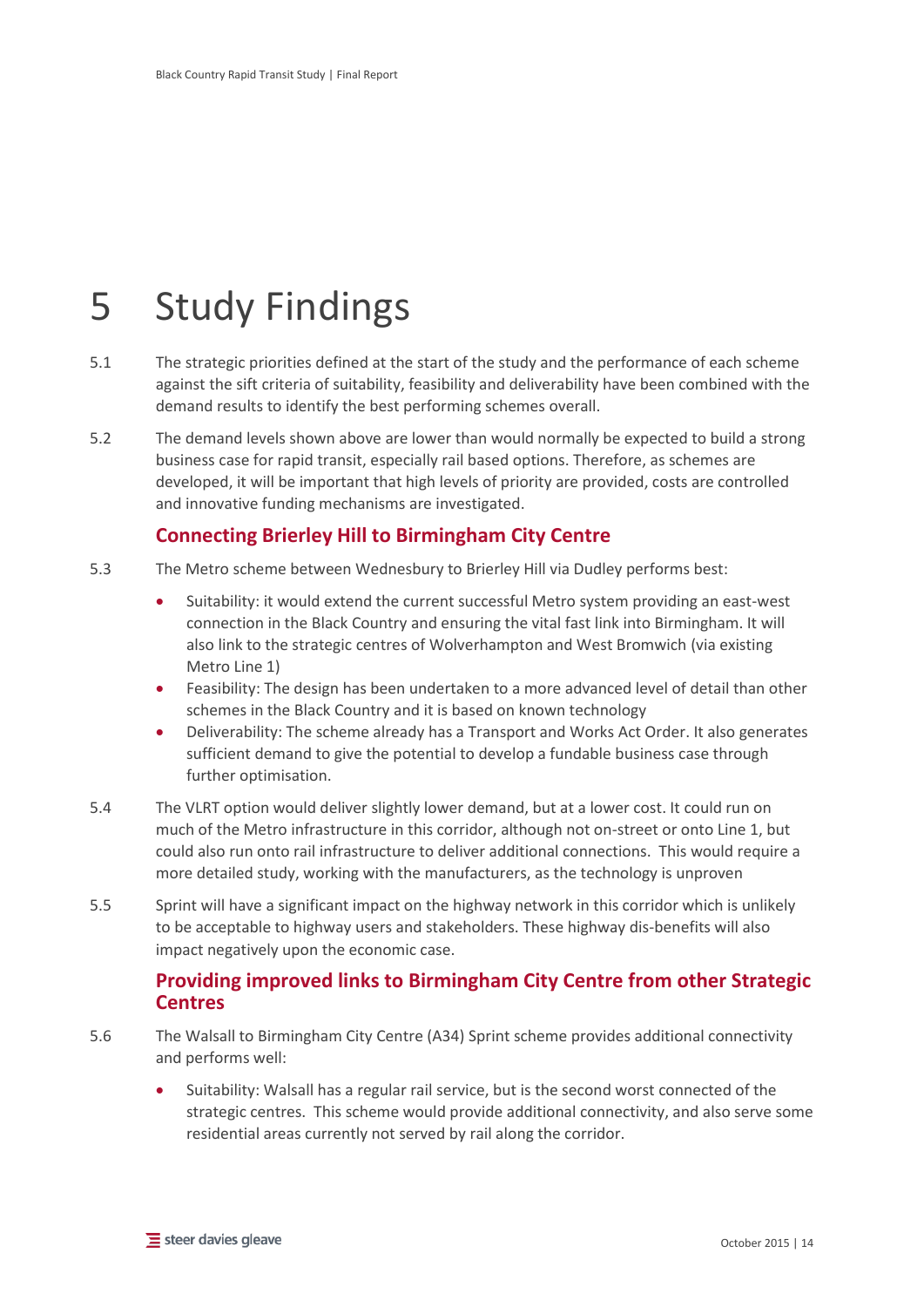- Feasibility: It is believed that a Sprint scheme could be delivered within the available highway space. Options for priority will need to be examined further.
- Deliverability: The scheme generates high demand, while remaining relatively low cost. A Sprint solution could be delivered with minimal planning consent required and therefore within shorter timescales than a Metro scheme.

## <span id="page-20-0"></span>**Providing links between and to the strategic centres**

5.7 The existing heavy rail infrastructure between Wolverhampton, Walsall and Wednesbury offers a cost effective way of linking the strategic centres and connecting to Metro Line 1.

## **Wolverhampton to Walsall**

- 5.8 A heavy rail link between Walsall and Wolverhampton is likely to require some additional rail network capacity, especially at Wolverhampton Station where an additional platform linked directly to the rail line to Darlaston and Walsall is likely to be required. This would add significant additional cost above that quoted in this report. This option generates demand of around 0.5m per annum, but offers fast journey times and is also a relatively low cost option. There could also be ongoing revenue issues if operating costs are not covered.
- 5.9 Tram-train offers an interesting combination of connectivity and fast journey times on the Wolverhampton to Walsall corridor. It could avoid the need to rebuild Wolverhampton Station throat and provide a new platform, while providing similar end to end journey times to a conventional train service if it operated largely on the existing heavy rail corridor. Additionally tram-train could also provide through services onto Midland Metro Line one at Wolverhampton to some of the larger towns. It could also, possibly as a later phase, serve the New Cross hospital (utilising the western part of the 5Ws route).

#### **Walsall to Wednesbury**

5.10 The tram-train option in this corridor would require further investigation, but could provide a relatively low cost and fast connection between Walsall and other destinations via Line 1. The route would run on an existing corridor so would be less disruptive than other proposals between these centres. VLRT may provide future flexibility for options for tram-train style interworking between Walsall to Stourbridge rail corridor-based services and Metro services on the Wednesbury to Brierley Hill route, with interchange at key points where the tramway and rail corridors diverge.

#### **Wider Connectivity**

- 5.11 Importantly, this study does not assess the likely demand from running the tram-trains on to the wider rail network which could have additional benefits, particularly on routes with relatively low demand.
- 5.12 The Wolverhampton to Walsall scheme considered would also likely be part of a wider rail service and franchise specification.

#### **5Ws route**

5.13 Although the 5Ws route generates high levels of demand, the analysis shows its function is to bring people from surrounding areas into Wolverhampton and Walsall. The 5Ws route, both Metro and BRT, is a high cost option to connect the strategic centres and the connectivity with surrounding areas could be delivered in a more cost effective way, for example high-quality complementary bus networks. Given the presence of a disused rail alignment, studies should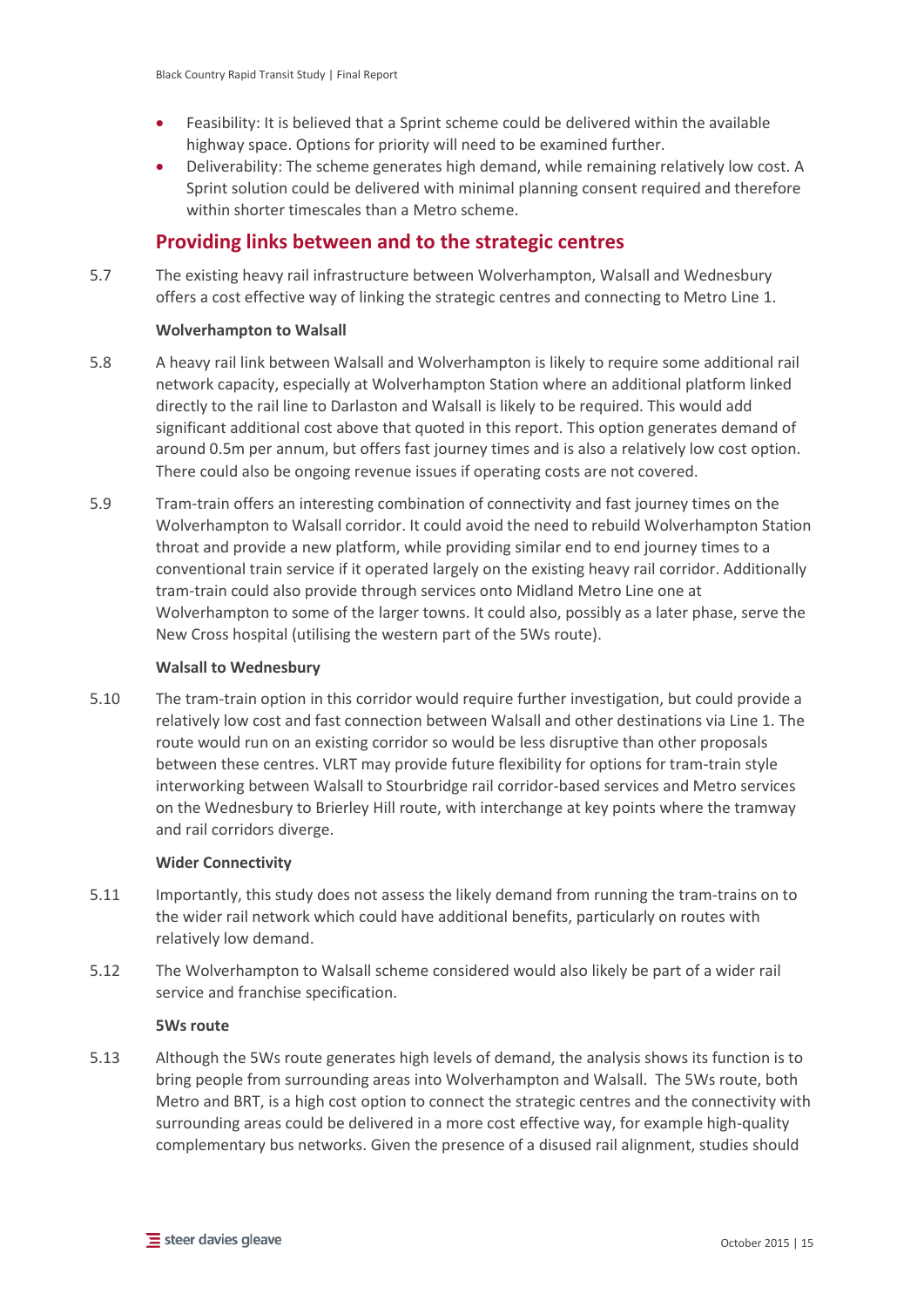be undertaken to see if this could provide useful segregated priority for buses at moderate cost.

## <span id="page-21-0"></span>**Conclusions**

5.14 From the analysis that has been carried out in the assessment of the Black Country rapid transit network options we can conclude that there are a group of schemes which can be recommended for priority delivery:

- **Wednesbury to Brierley Hill Extension from Midland Metro Line 1**. This provides connectivity between Brierley Hill and Birmingham. It also links Brierley Hill to two Black Country Strategic Centres - Wolverhampton and West Bromwich.
- **Walsall to Birmingham City Centre (A34) BRT scheme.** This increases connectivity and capacity between Walsall with Birmingham City Centre and also serves residential areas along the route which are not on the Walsall to Birmingham railway corridor.
- **Heavy rail link between Walsall and Wolverhampton.** This provides a fast link between the Black Country Strategic Centres of Walsall and Wolverhampton.



#### <span id="page-21-1"></span>**Figure 5: Priority Delivery Network**

- 5.15 Additionally, there are further schemes that should be considered as future aspirations:
	- **Walsall to Stourbridge tram-train/VLRT.** This would involve northern and southern extensions to the Wednesbury to Brierley Hill Extension and would be contingent upon the approval of the use of tram-train or VLRT technology. It would also need to be consistent with any plans to re-open the line for freight in the future.
	- **Walsall to Wolverhampton tram-train via New Cross Hospital.** This is again contingent upon the approval of tram-train technology. This route would connect Wolverhampton Centre to New Cross Hospital and would then re-join the rail alignment.
	- **High quality bus links serving areas such as Willenhall and Wednesfield with Walsall and Wolverhampton.** These services would, where feasible, use the 5Ws alignment.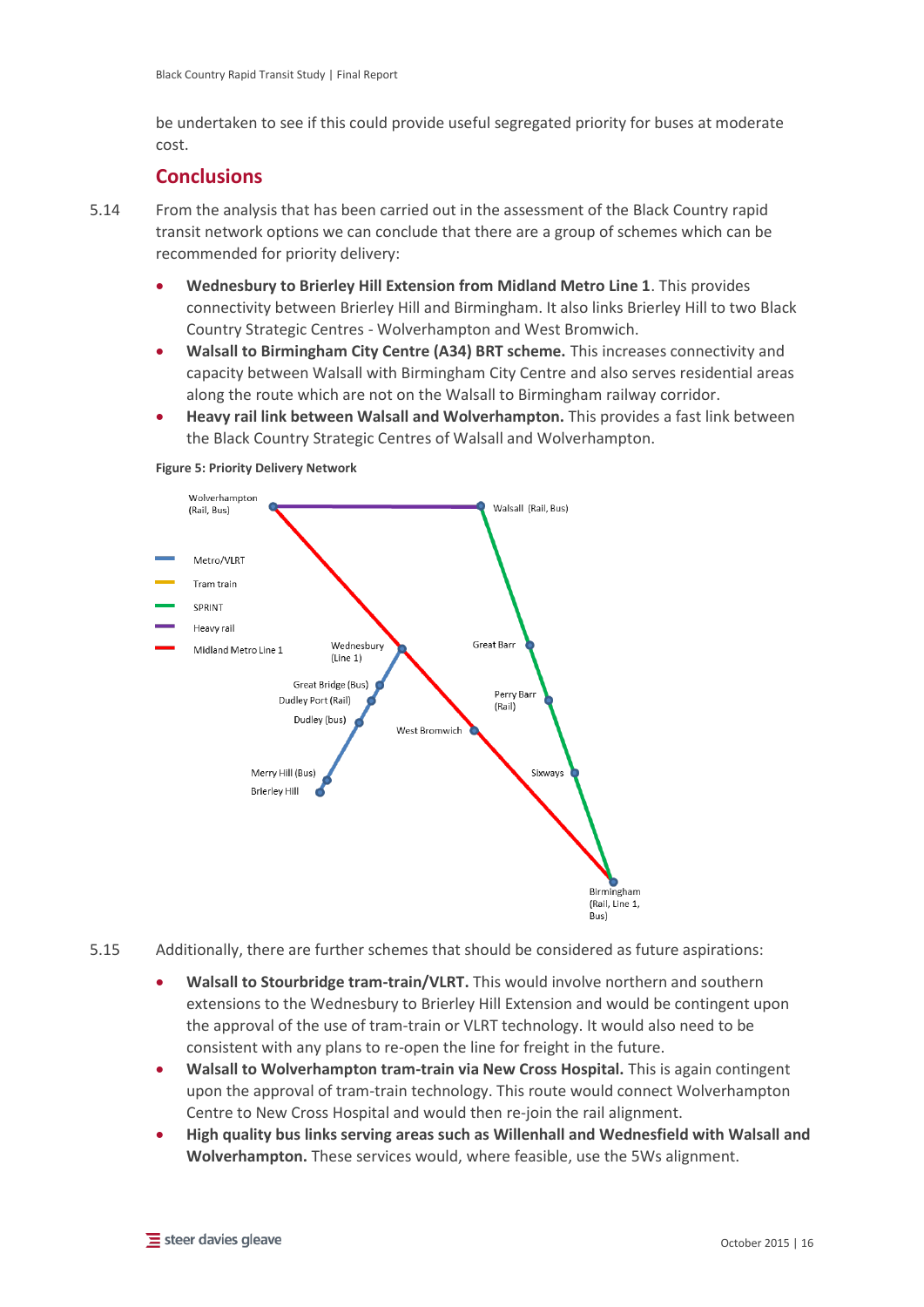**A Sprint or other high quality bus link from Dudley Centre to Russells Hall Hospital.** This would connect with the Wednesbury to Brierley Hill Extension.

### <span id="page-22-0"></span>**Figure 6: Future Network**

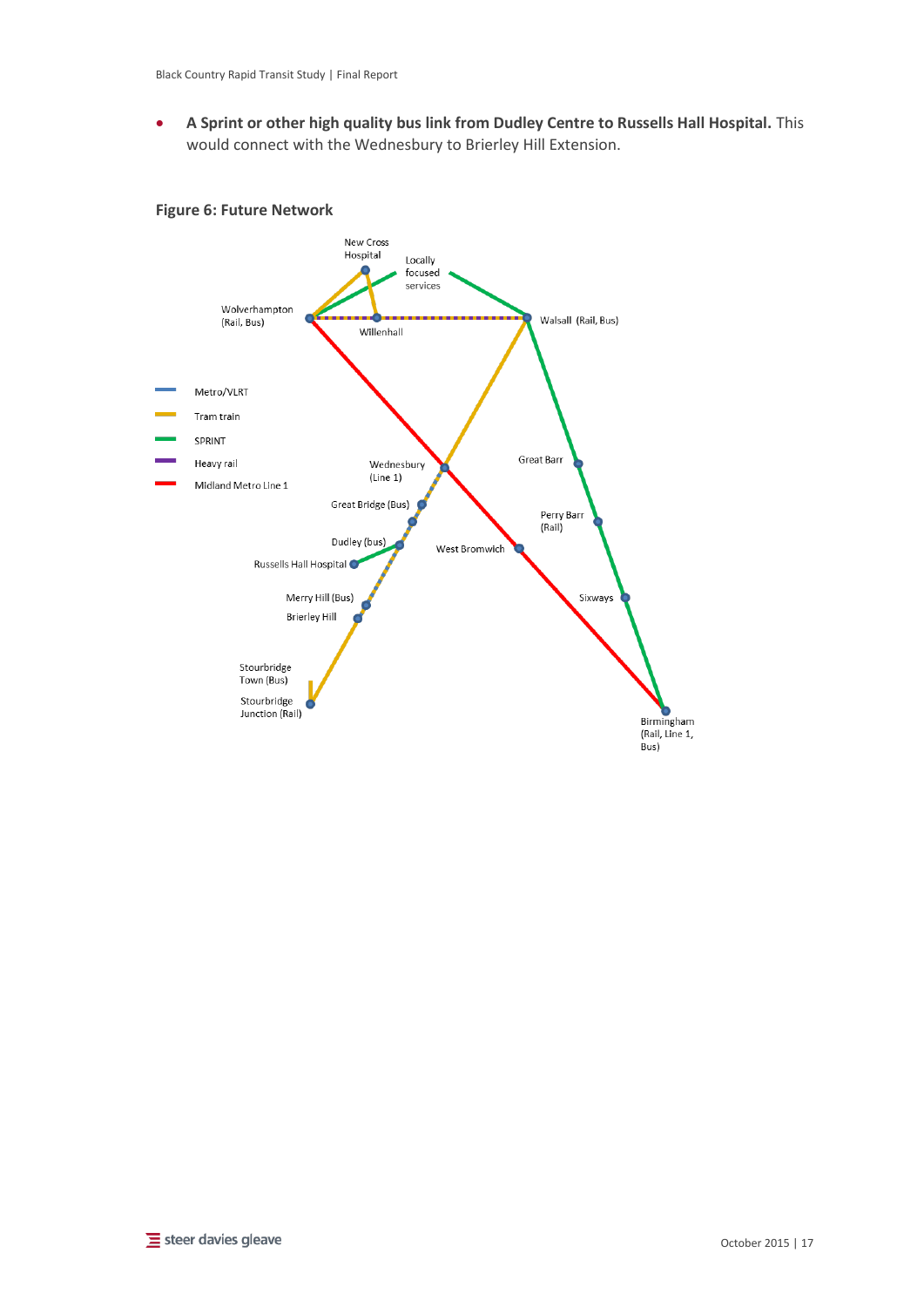### CONTROL INFORMATION

| Prepared by                                                                                                         | <b>Prepared for</b>                                      |
|---------------------------------------------------------------------------------------------------------------------|----------------------------------------------------------|
| <b>Steer Davies Gleave</b><br>28-32 Upper Ground<br>London SE1 9PD<br>+44 20 7910 5000<br>www.steerdaviesgleave.com | Black Country Rapid Transit Network Review Officer Group |
| SDG project/proposal number                                                                                         | Client contract/project number                           |
| 22802901                                                                                                            |                                                          |
| Author/originator                                                                                                   | Reviewer/approver                                        |
| <b>Edmund Cassidy</b>                                                                                               | Kate Inston                                              |
| <b>Other contributors</b>                                                                                           | <b>Distribution</b>                                      |
| Beatriz Roldao                                                                                                      | Client:<br>SDG:                                          |
| Version control/issue number                                                                                        | Date                                                     |
| Final                                                                                                               | 30/10/15                                                 |



\\sdgworld.net\Data\London\Projects\228\0\29\01\Work\07 Final Report\BCRTS Final Report - Final Report v5.0.docx